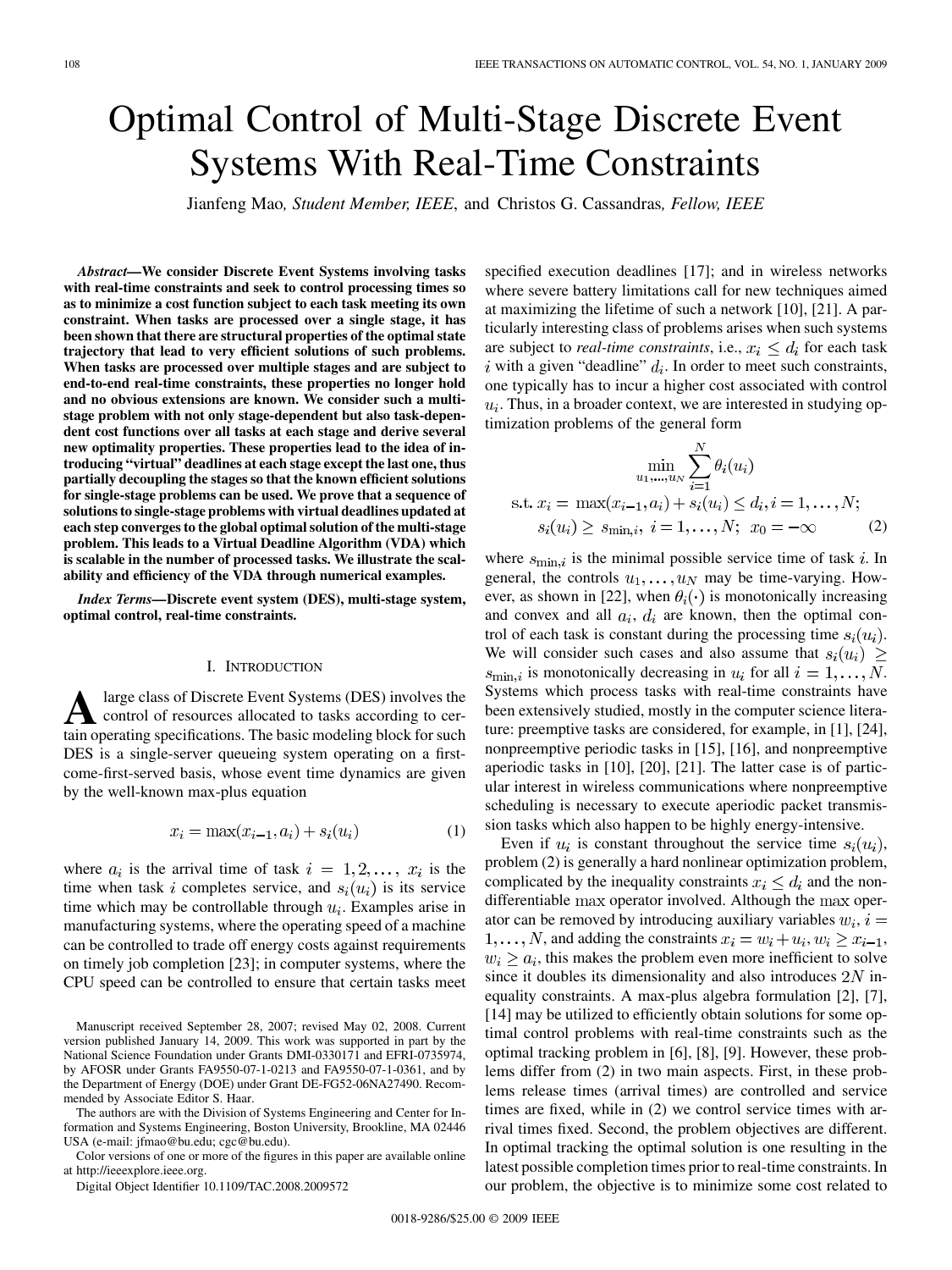service times; a feasible solution resulting in the latest completion times before real-time constraints is generally not optimal.

Despite the difficulties above, it was shown in [20] that when  $\theta_i(u_i)$  is convex and differentiable the optimal state trajectory in such problems is characterized by attractive structural properties leading to a highly efficient algorithm termed *Critical Task Decomposition Algorithm* (CTDA). The original CTDA assumes that  $\theta_i(u_i)$  is of the form  $\theta_i(u_i) = \mu_i \theta(u_i/\mu_i)$  and  $s_i(u_i) = u_i$ , where  $\mu_i$  is a task-dependent constant (typically representing the "size" of the task). The *Generalized* CTDA (GCTDA) in [21] removes this restriction on  $\theta_i(u_i)$ . The CTDA completely eliminates the need for a numerical optimization problem solver and reduces the solution of (2) to a simple scalable procedure for identifying a set of "critical" tasks in  $\{1, \ldots, N\}$ . The efficiency and scalability of the CTDA are crucial for applications where small, inexpensive, often wireless devices are required to perform on-line computations with minimal on-board resources<sup>1</sup>.

In this paper, we address the problem of tasks executed in a network environment, where each node in the network is characterized by dynamics of the max-plus form (1) coupled to those of other nodes. This is a much more challenging problem which cannot be dealt with by merely extending the CTDA. In particular, we consider a serial multi-stage DES where tasks at the first stage satisfy

$$
x_{i,1} = \max(x_{i-1,1}, a_i) + s_{i,1}(u_{i,1})
$$
\n(3)

and at the following stages  $j = 2, \ldots, M$ :

$$
x_{i,j} = \max(x_{i-1,j}, x_{i,j-1}) + s_{i,j}(u_{i,j}).\tag{4}
$$

In addition, tasks at the last stage satisfy the constraints  $x_{i,M} \leq$  $d_i$ . In other words, tasks are processed in series at the M stages (with departures from stage  $j-1$  becoming arrivals at stage  $j$ ) with an end-to-end real-time constraint imposed at the completion of this  $M$ -step process. The decomposition properties characterizing an optimal state trajectory of (2) no longer hold and the coupling in (4) significantly complicates any solution methodology. Incidentally, the same complications arise even in the absence of real-time constraints: extending such singlestage problems solved in [5] even to two stages becomes significantly more difficult [4], [12]. In [19] we considered a two-stage system with homogeneous cost functions (i.e., different for each stage but not for each task) and identified three structural properties through which we can efficiently obtain a globally optimal solution to the problem described above. In this paper, we consider a multi-stage system with  $M \geq 2$  and with nonhomogeneous (i.e., different both for each stage and each task) cost functions. We find that one of the key properties when  $M = 2$  no longer applies when  $M > 2$ , so that extending the approach of [19] is infeasible. As in [19], however, the main idea of our approach is to introduce a "virtual" deadline at each stage  $1, \ldots, M-1$ , so that the M-stage problem is replaced by  $M$  single-stage problems of the form (2), which we know can be very efficiently solved through the CTDA in [20]. The



Fig. 1. Multi-stage system.

key issue then is determining the appropriate virtual deadline for each stage, which we will show requires the solution of additional, but simple,  $M$ -dimensional convex optimization problems that exploit what we will refer to as the "Q-chain structure" of the system, originally presented in [19]. A complete solution to the multi-stage problem is provided, based on constructing a sequence of solutions to simple single-stage problems as in (2) in which "virtual deadlines" are adjusted at each step. We show that this sequence converges to the global optimum of the original problem and provide an explicit Virtual Deadline Algorithm (VDA) to implement this solution approach.

The paper is organized as follows. In Section II, we formulate the  $M$ -stage problem with strict end-to-end real-time constraints. In Section III, we establish two structural properties of the optimal solution, leading, in Section IV, to the construction of a single-stage problem solution sequence and the proof of its convergence to the global optimum of the multi-stage problem. We present the VDA in Section V, followed by numerical examples in Section VI, and conclude with Section VII.

## II. MULTI-STAGE PROBLEM FORMULATION

We consider a multi-stage DES, as illustrated in Fig. 1, where a sequence of N tasks arrive at known times  $0 \le a_1 \le \cdots \le a_N$ at stage 1 and have known hard end-to-end deadlines  $d_1, \ldots, d_N$ . The tasks are processed on a first-come-first-served basis by  $M$  serial nonpreemptive servers. Changing the processing order at different stages might improve performance, but it adds a layer of complexity that cannot be handled by resource-limited devices. Moreover, in many applications global order preservation is required (e.g., processing data packets through a network requires order preservation at the receiver). Once a task is finished at stage  $j - 1$ , it immediately enters the queue of stage j for  $j = 2, ..., M$ . The dynamics describing the process at stages  $1, \ldots, M$  are given by (3) and (4), where, by convention,  $x_{0,1} = \cdots = x_{0,M} = -\infty$ . The deadlines  $d_1, \ldots, d_N$  are imposed so that  $x_{i,M} \leq d_i$  for all  $i = 1, \ldots, N$ .

Let  $\mu_{i,j}$  denote the size of task i at stage j and assume the control  $u_{i,j}$  is the processing rate of task i at stage j. In the following, we will concentrate on controlling directly the service times  $s_{i,j}$  for all  $i, j$  because  $u_{i,j}$  can then be easily recovered through  $u_{i,j} = \mu_{i,j}/s_{i,j}$ . Let  $\theta_{i,j}(s_{i,j})$  denote the cost function of  $s_{i,j}$ , which can be expressed as

$$
\theta_{i,j}(s_{i,j}) = \mu_{i,j} \cdot \theta_j(u_{i,j}) = \mu_{i,j} \cdot \theta_j \left(\frac{\mu_{i,j}}{s_{i,j}}\right)
$$

where  $\theta_i(u_{i,j})$  is the cost function of the processing rate  $u_{i,j}$  at stage  $j$  and is assumed to be continuously differentiable, strictly convex and monotonically increasing with respect to  $u_{i,j}$ , which is consistent with most applications of interest. For instance, in manufacturing systems the cost of operating a machine is monotonically increasing and convex in the processing rate of a part [23]; in wireless devices, the processing rate of a task is a convex

<sup>1</sup>Numerical examples show [20] that standard nonlinear programming software (e.g., NPSOL 5.0) fails to provide solutions for  $N > 400$ , while the CTDA gives exact solutions in less than 1 sec for values of  $N$  of the order of  $10^4$ . An efficient convex programming solver such as CVX [13] is still (in its default precision) two orders of magnitude slower.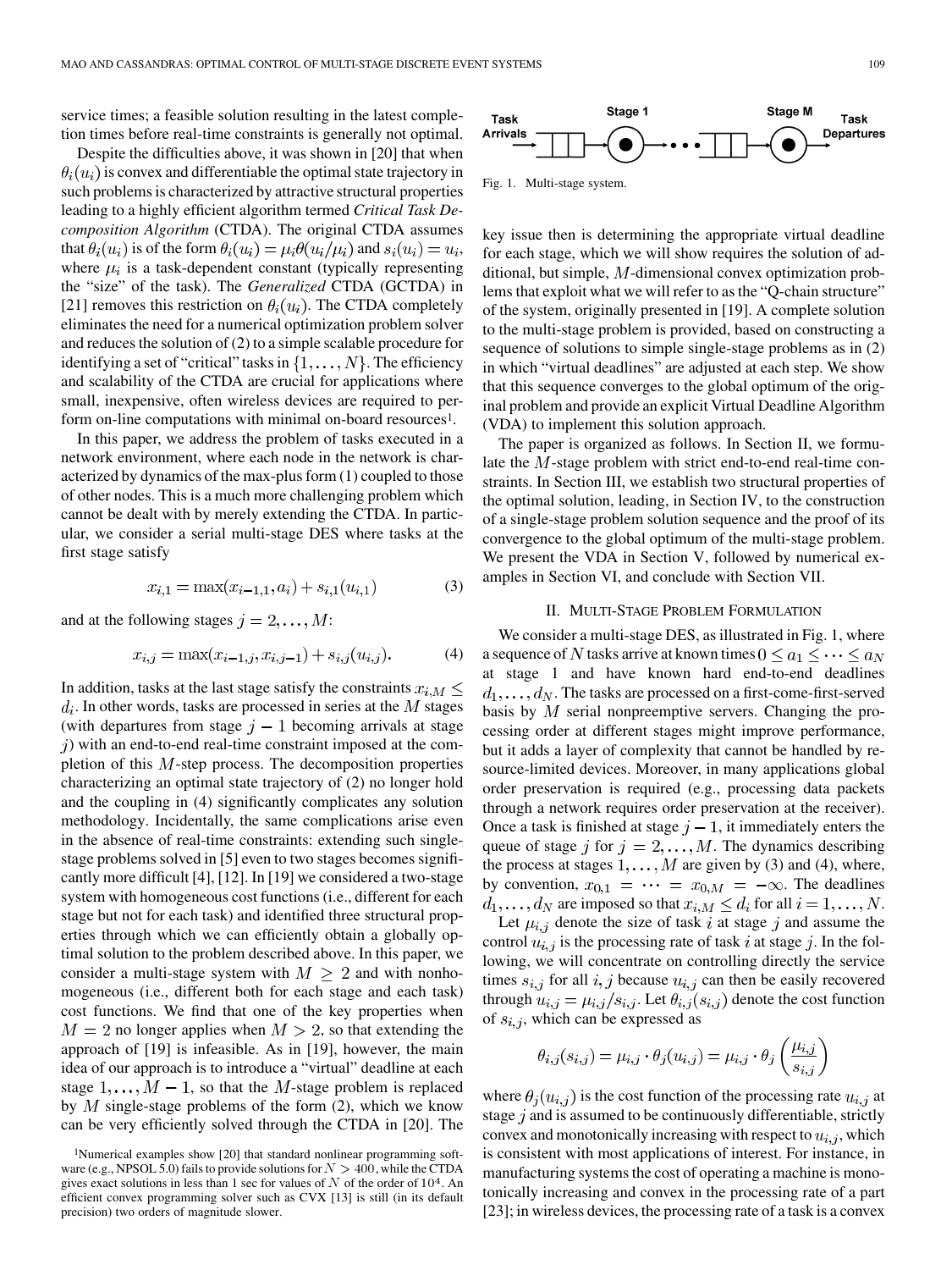monotonically increasing function of the voltage applied to its CPU and the energy expended is monotonically increasing and convex in the voltage [20]. Based on this fact,  $\theta_{i,j}(s_{i,j})$  is continuously differentiable, strictly convex and monotonically decreasing in  $s_{i,j}$ . Moreover, tasks cannot be processed infinitely fast, that is,  $u_{i,j} \le \rho_{\max,j}$ , where  $\rho_{\max,j}$  is the maximal processing rate at stage  $j$ . This constraint can be equivalently expressed in terms of the service time  $s_{i,j}$  as  $s_{i,j} \geq s_{\min,i,j} =$  $\mu_{i,j}/\rho_{\text{max},j}$ . Finally, we can formulate the multi-stage problem as follows:

$$
\min_{s_{i,j}, \forall i,j} \sum_{j=1}^{M} \sum_{i=1}^{N} \theta_{i,j}(s_{i,j})
$$
\n
$$
\text{s.t. } x_{i,1} = \max(x_{i-1,1}, a_i) + s_{i,1}, i = 1, \dots, N;
$$
\n
$$
x_{i,j} = \max(x_{i-1,j}, x_{i,j-1}) + s_{i,j}, j = 2, \dots, M;
$$
\n
$$
x_{i,M} \leq d_i, i = 1, \dots, N;
$$
\n
$$
s_{i,j} \geq s_{\min,i,j}, i = 1, \dots, N, j = 1, \dots, M;
$$
\n
$$
x_{0,1} = \dots = x_{0,M} = -\infty.
$$
\n(5)

Due to the constraints " $s_{i,j} \geq s_{\min,i,j}$ ", the system cannot guarantee that all tasks meet their associated deadlines, that is, the problem above may be infeasible. In this paper, we will study the feasible case (if that is not the case, then a separate admission control problem has to precede our analysis so as to eliminate certain tasks and lead to a feasible problem, as described for the single-stage case in [18]).

As already pointed out, the  $M$ -stage problem above is not a simple extension of the single-stage problem studied in [20] or even the two-stage problem in [19]. It is much more difficult to solve for three main reasons: *(i)* it inherits the difficulties of the single-stage problem (described in [20]), *(ii)* there is an  $M$ -fold increase in the dimensionality of the control variables, and *(iii)* the coupling among the  $M > 2$  stage dynamics causes the failure of the structural properties exploited in single or two-stage problems. We note that Dynamic Programming (DP) can, in principle, be utilized to reduce the dimensionality of the multi-stage problem (5) by focusing on a portion of the control variables through the introduction of a cost-to-go function. However, the recursion of the cost-to-go function in this problem is too complicated to lead to a closed-form solution. Thus, we have found DP to be quite inefficient in obtaining the optimal solution. In order to overcome these difficulties and obtain efficient solutions to problem (5), we introduce and analyze two structural properties of such  $M$ -stage systems in the next section.

#### III. OPTIMALITY PROPERTIES

#### *A. Virtual Deadline Property*

The first structural property we identify is one leading to a partial decoupling of the  $M$  stages by introducing a "virtual" deadline for tasks at stages  $j < M$  and show that we can replace problem (5) by a set of much simpler problems with a weaker form of coupling between stages.

We begin by defining N-dimensional vectors  
\n
$$
A = [a_1, ..., a_N]^T
$$
,  $D = [d_1, ..., d_N]^T$ , and  $X_j =$ 

for  $j = 1, \ldots, M$ , as well as the matrix . In what follows, inequalities involving vectors should be understood to apply componentwise. Next, we transform problem (5) into an equivalent problem below by setting the control variables to be the entries of  $X$  and incorporating the dynamics into the objective function. In what follows, we will omit the subscripts  $i, j$  from the function  $\theta_{i,j}(\cdot)$  only to simplify the unavoidable notational burden necessitated by indexing tasks and nodes. It will be seen that this causes no loss of generality, as all subsequent proofs do not depend on any differences among cost functions associated with tasks or nodes as long as all such functions remain convex and monotonic. The transformed problem (5) becomes

$$
\min_{X} J(X) = \sum_{j=1}^{M} \sum_{i=1}^{N} \theta(x_{i,j} - \max(x_{i,j-1}, x_{i-1,j}))
$$
 (6)  
t.  $x_{i,j} - \max(x_{i,j-1}, x_{i-1,j}) \ge s_{\min,i,j}, \forall i, j; X_M \le D$ 

where  $X_0 = A$  for notational consistency.

S.

We can see that the  $M$  stages in the problem above are strongly coupled because of the end-to-end real-time constraints. Now, imagine that there exist *virtual deadlines* for all tasks at each stage j, denoted by  $\Delta_j = [\delta_{1,j}, \ldots, \delta_{N,j}]^T$ , and that every stage can independently optimize its control to meet these virtual deadlines. Then, the multi-stage problem (6) would be reduced to  $M$  single-stage problems of the form studied in [20], where the arrival time vector at stage  $j$  is just the departure time of stage  $j-1$ ,  $X_{j-1}$ . Define

$$
L(X_j|X_{j-1}) \equiv \sum_{i=1}^{N} \theta(x_{i,j} - \max(x_{i,j-1}, x_{i-1,j})) \quad (7)
$$

and formulate a single-stage problem for each stage  $j$  as

$$
\min_{X_j \in \Phi(X_{j-1}, \Delta_j)} L(X_j | X_{j-1})
$$
\n(8)

where the feasible space  $\Phi(X_{i-1}, \Delta_i)$  is defined as

$$
\Phi(X_{j-1}, \Delta_j) = \{X_j \le \Delta_j; x_{i,j} - \max(x_{i,j-1}, x_{i-1,j}) \ge s_{\min,i,j}, \forall i\}.
$$
 (9)

Thus, in (8) we fix the vector  $X_{j-1}$  with all arrival times at stage j and control the departure times in  $X_i$ . Since these single-stage problems can be efficiently solved by the CTDA [20] or its generalized version, the GCTDA, solving  $M$  separate single-stage problems is much easier than solving the multi-stage problem (6). If we can obtain the optimal solution of (6) by solving  $M$ single-stage problems above, then the complexity of (6) will be greatly reduced. We show through Theorem 1 that this is indeed possible.

*Theorem 1:* Let  $X^* = [X_1^*, \ldots, X_M^*]^T$  denote the optimal solution of Problem (6) and  $X_0^* = A$ ,  $\Delta_j = X_j^*$  for  $j =$  $1, \ldots, M$ . Then, for  $j = 1, \ldots, M$ 

$$
X_j^* = \arg\min_{X_j \in \Phi(X_{j-1}^*, \Delta_j)} L(X_j | X_{j-1}^*).
$$

*Proof:* We only consider the case where  $j < M$ ; the case where  $j = M$  can be similarly proved. Proceeding through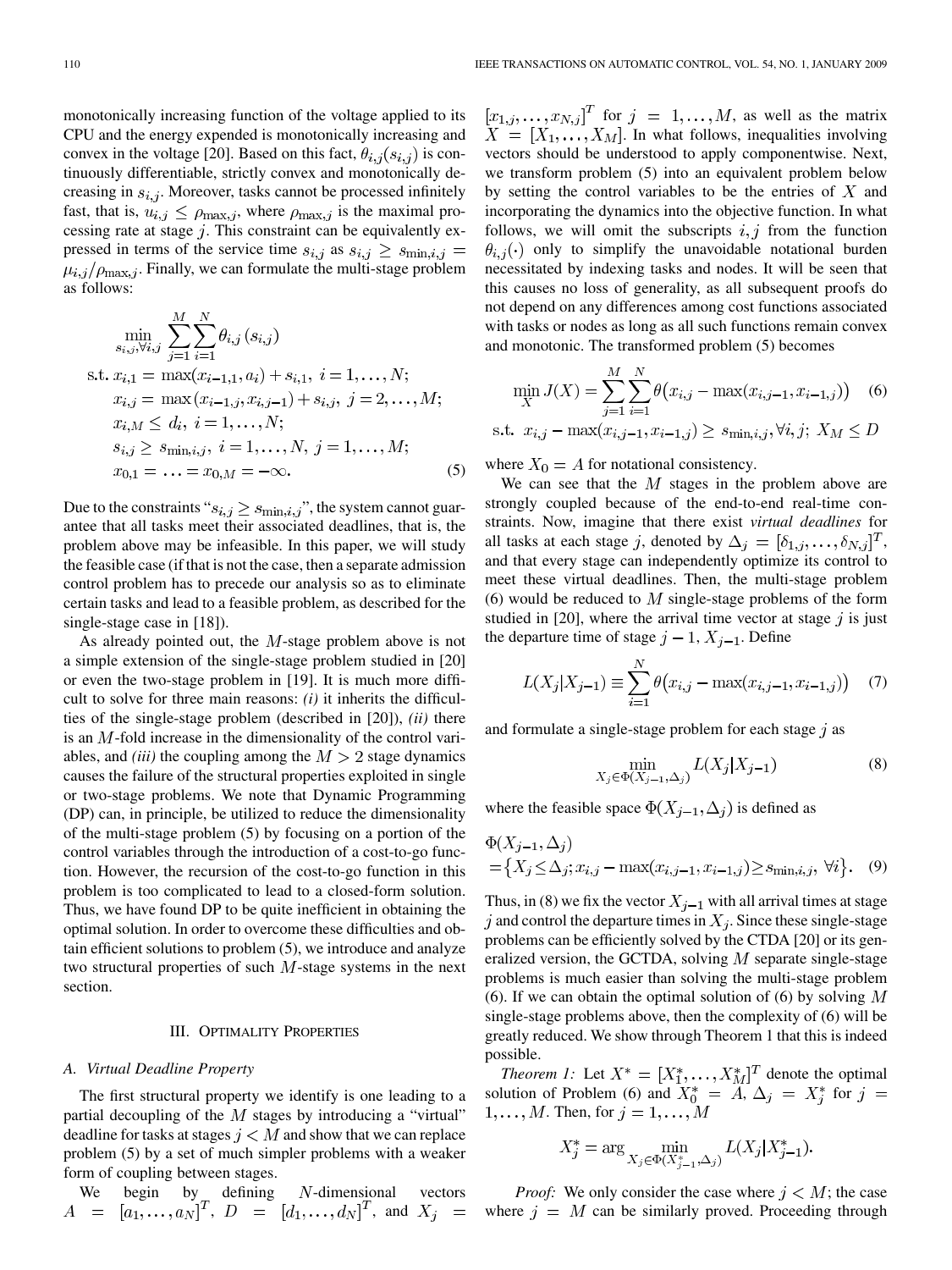a contradiction argument, let  $\hat{X}_j = [\hat{x}_{1,j}, \dots, \hat{x}_{N,j}]^T$  $\in$  $\Phi(X_{j-1}^*, \Delta_j)$  and assume that for some  $j < M$ 

$$
\arg\min_{X_j \in \Phi(X_{j-1}^*, X_j^*)} L(X_j | X_{j-1}^*) = \hat{X}_j \neq X_j^*.
$$

Then

$$
L(\hat{X}_j | X^*_{j-1}) < L(X^*_j | X^*_{j-1}).\tag{10}
$$

Since  $\hat{X}_j$  is the solution of (8), it must satisfy  $\hat{X}_j \leq \Delta_j = X_j^*$ and the following inequality holds for all  $i = 1, \ldots, N$ :

$$
x_{i,j+1}^* - \max(\hat{x}_{i,j},x_{i-1,j+1}^*) \!\geq\! x_{i,j+1}^* - \max(x_{i,j}^*,x_{i-1,j+1}^*).
$$

Because of the inequality above and the fact that  $\theta(\cdot)$  is monotonically decreasing, we have for all  $i = 1, \dots, N$ 

$$
\theta(x_{i,j+1}^* - \max(\hat{x}_{i,j}, x_{i-1,j+1}^*) ) \leq \theta(x_{i,j+1}^* - \max(x_{i,j}^*, x_{i-1,j+1}^*) ).
$$

Using this inequality, it follows from (7) that:

$$
L(X_{j+1}^*|\hat{X}_j) \le L(X_{j+1}^*|X_j^*).
$$
\n(11)

Let  $\hat{X} = [X_1^*, \dots, X_{j-1}^*, \hat{X}_j, X_{j+1}^*, \dots, X_M^*]^T$ . Note that the only difference between  $\hat{X}$  and  $X^*$  is the departure time vector at stage  $j$  which only affects the cost functions of stages  $j$  and  $j + 1$ . Therefore, in evaluating  $J(\hat{X}) - J(X^*)$  the only terms remaining are

$$
J(\hat{X}) - J(X^*) = L(\hat{X}_j | X_{j-1}^*) + L(X_{j+1}^* | \hat{X}_j)
$$
  
-L(X\_j^\* | X\_{j-1}^\*) - L(X\_{j+1}^\* | X\_j^\*).

Combining this with (10) and (11), we have

$$
J(\hat{X}) - J(X^*) < 0
$$

which contradicts the optimality of  $X^*$  and completes the proof.

Based on Theorem 1, it is possible that the whole multi-stage system reaches optimality when each single stage  $j = 1, \ldots, M$ reaches its own optimality by setting its virtual deadlines to  $\Delta_j = X_j^*$ . However, for arbitrary  $\Delta_j$ , the optimality for each stage does not correspond to the optimality of the whole multistage system. Thus, this decomposition applies only at the optimal point  $X^*$ , making the theorem of little apparent use. However, we will see that combining this result with an additional property discussed in the next section leads to an efficient iterative process which still reduces the solution of the original problem to solving  $M$  partially coupled single-stage problems.

Theorem 1 also provides us an opportunity to simplify the lower bound constraints  $s_{i,j} \geq s_{\min,i,j}$  in the multi-stage problem (5). From Theorem 1 we know the optimal solution can be obtained by solving  $M$  single-stage problems with the introduction of virtual deadlines. Since the original multi-stage problem is assumed to be feasible, the  $M$  corresponding single-stage problems must also be feasible. Then, from Proposition 3 in [20], we know that if a single-stage problem is feasible, then the lower bound constraints can be equivalently replaced by simple nonnegativity constraints. In particular, Proposition 3 in [20] asserts that if (8) is solved without the constraints  $s_{i,j} \geq s_{\min,i,j}$  and its solution results in some  $s_{i,j}^* < s_{\min,i,j}$ , then the single-stage problem is in fact infeasible, hence (5) is infeasible. Therefore, we can replace the lower bound constraint  $s_{i,j} \geq s_{\min,i,j}$  in (5) by  $s_{i,j} \geq 0$ and we only need to consider these nonnegativity constraints in the rest of the paper.

## *B. Q-Chain Property*

As already mentioned, the *virtual deadline* property can partially decompose the multi-stage problem  $(6)$  into  $M$  single stage problems (8), but this property alone cannot decouple the whole multi-stage system into  $M$  single-stage problems. In this section, we will introduce what we refer to as the *Q-chain property*, which can decompose the multi-stage problem into a sequence of partially coupled problems, referred to as *Q-problems*. This property leads to the main result of this section, Theorem 2, where we show that the solution of the multi-stage problem is equivalent to solving all *Q*-problems.

To fully understand the *Q*-chain property, we begin with the single-stage problem, where  $X = X_1$ 

$$
\min_{X} J(X) = \sum_{i=1}^{N} \theta(x_i - \max(a_i, x_{i-1}))
$$
  
s.t.  $x_i - \max(a_i, x_{i-1}) \ge 0, \forall i; \quad X \le D.$  (12)

Define

$$
Q(x_i|x_{i-1}, x_{i+1}) \equiv \theta (x_i - \max(a_i, x_{i-1}))
$$

$$
+ \theta (x_{i+1} - \max(a_{i+1}, x_i))
$$

and introduce the *Q*-problem for this simple scalar case for  $i =$  $1, \ldots, N$  as follows:

$$
\min_{x_i} Q(x_i | x_{i-1}, x_{i+1})
$$
  
s.t.  $x_i - \max(a_i, x_{i-1}) \ge 0$ ;  
 $x_{i+1} - \max(a_{i+1}, x_i) \ge 0$ ;  $x_i \le d_i$ 

where  $x_{N+1}$  and  $a_{N+1}$  are "dummy variables." In order to eliminate the influence of these dummy variables, we set  $a_{N+1}$  and  $x_{N+1}$  to be arbitrary constants larger than  $d_N$ , that is, we force the "dummy" task  $N + 1$  to arrive after  $d_N$  so as to decouple them from tasks  $1, \ldots, N$ .

Observe that in the *Q*-problem  $x_i$  is controllable while  $x_{i-1}$ ,  $x_{i+1}$  are treated as fixed. There are N such *Q*-problems. Each one is a small piece of the single-stage problem (12) and is only coupled to its two neighboring *Q*-problems,  $Q(x_{i-1}|x_{i-2},x_i)$ and  $Q(x_{i+1}|x_i, x_{i+2})$ . We refer to these *Q*-problems collectively as the "*Q-chain*".

Let  $\mathcal{D}_Y J(X)$  denote the directional derivative of  $J(X)$ at X along a feasible direction  $Y = [y_1, \dots, y_N]^T$  and let  $\mathcal{D}_{y_i}Q(x_i|x_{i-1},x_{i+1})$  denote the directional derivative of  $Q(x_i|x_{i-1},x_{i+1})$  at  $x_i$  along a feasible direction  $y_i$  (the definition of the directional derivative can be found in [3] and is also given in the Appendix; its use is motivated by the presence of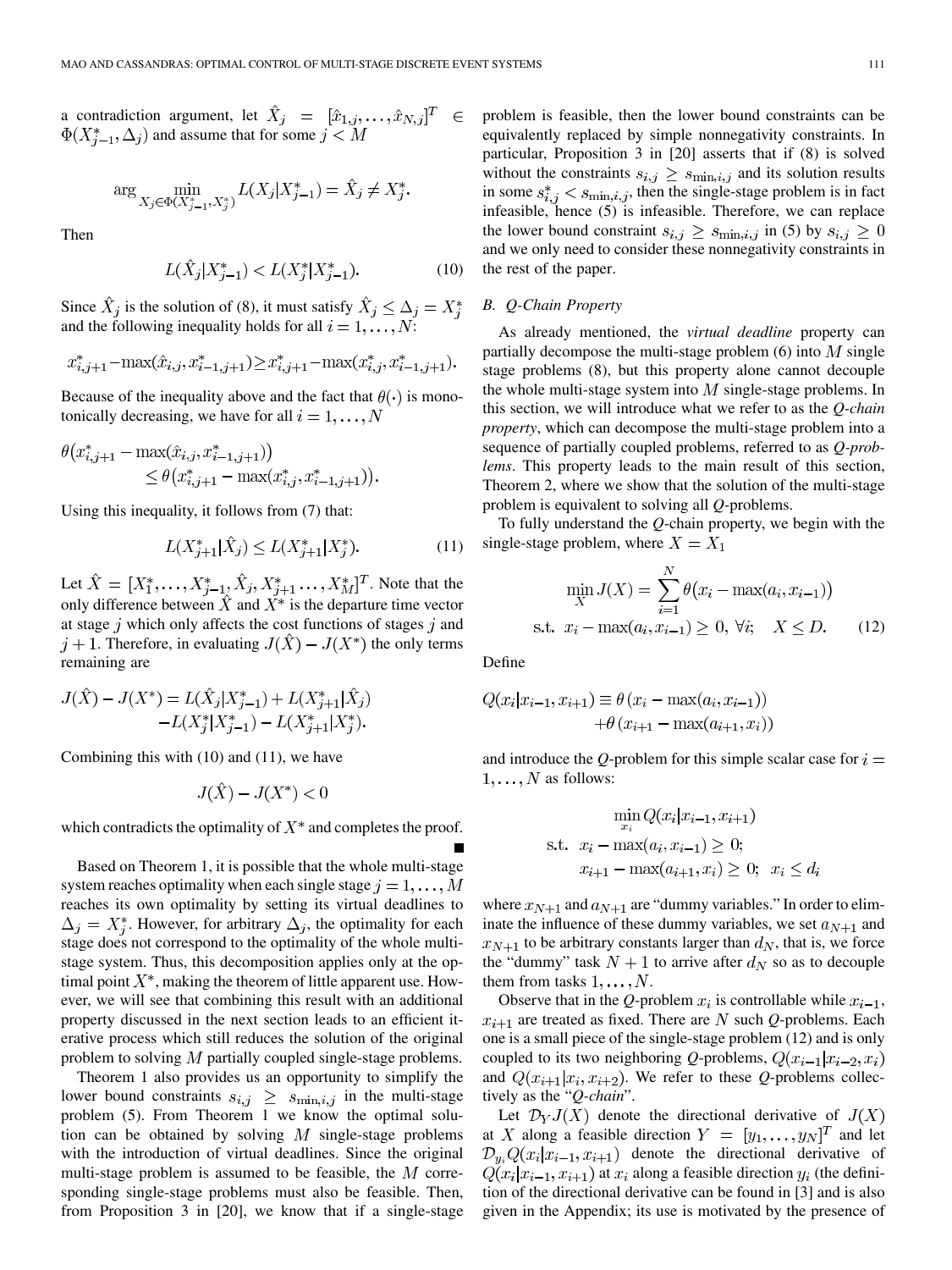the nondifferentiable max function in our problem). It can be easily verified that

$$
\mathcal{D}_Y J(X) = \sum_{i=1}^N \mathcal{D}_{y_i} Q(x_i | x_{i-1}, x_{i+1}).
$$
 (13)

Assume  $X^*$  is the optimal solution of the single-stage problem (12). From Theorem 4.3.2 in [11] (quoted in the Appendix), optimality for a convex programming problem such as (12) means that  $\mathcal{D}_Y J(X^*) \geq 0$  for any feasible direction Y at  $X^*$ . Suppose we can obtain solutions to all  $Q$ -problems and define a vector  $\hat{X} = [\hat{x}_i, \dots, \hat{x}_N]^T$  such that

$$
\mathcal{D}_{y_i} Q(\hat{x}_i | \hat{x}_{i-1}, \hat{x}_{i+1}) \ge 0, \text{ for all } i = 1, ..., N.
$$

Then, combining this condition with (13), we have

$$
\mathcal{D}_{Y}J(\hat{X}) = \sum_{i=1}^{N} \mathcal{D}_{y_i} Q(\hat{x}_i | \hat{x}_{i-1}, \hat{x}_{i+1}) \ge 0
$$

which implies that  $\hat{X}$  is also the optimal solution of the singlestage problem (12). Each *Q*-problem above is a scalar problem which is much easier to solve than  $(12)$ . This relationship provides an opportunity to obtain the optimal solution of a largescale problem by solving a set of much simpler *Q*-problems.

Based on this analysis, we see that the key to establishing the equivalence between the optimality of *Q*-problems and the original problem in the single-stage case is the summation form in (13) satisfied by directional derivatives. If we can similarly express the directional derivative of the multi-stage problem (6) as the summation of the directional derivatives of cost functions for some properly defined *Q*-problems, then we can establish a similar equivalence of the multi-stage problem and a set of simpler *Q*-problems. Towards this goal, we define the natural extension of the single-stage *Q*-problem for the multi-stage system (6) as follows. Introducing the shorthand notation  $[x_{i,j}]_{\forall j} \equiv$  $[x_{i,1},\ldots,x_{i,M}],$  let

$$
Q([x_{i,j}] \forall j | [x_{i-1,j}] \forall j, [x_{i+1,j}] \forall j)
$$
  
=  $\theta (x_{i,j} - \max(x_{i,j-1}, x_{i-1,j}))$   
+  $\theta (x_{i+1,j} - \max(x_{i+1,j-1}, x_{i,j}))$ 

and define a potential *Q*-problem

Ŕ

$$
\min_{[x_{i,j}]_{\forall j}} Q([x_{i,j}]_{\forall j} | [x_{i-1,j}]_{\forall j}, [x_{i+1,j}]_{\forall j})
$$
\ns.t.

\n
$$
x_{i,j} - \max(x_{i,j-1}, x_{i-1,j}) \geq 0, \forall j;
$$
\n
$$
x_{i+1,j} - \max(x_{i+1,j-1}, x_{i,j}) \geq 0, \forall j; \ x_{i,M} \leq d_i.
$$

Unfortunately, we can easily verify that the definition of  $Q(\cdot|\cdot,\cdot)$ above cannot satisfy the summation form in (13) with  $Y =$  $[Y_1, ..., Y_M]^T$  and  $Y_j = [y_{1,j}, ..., y_{N,j}]^T$  for  $j = 1, ..., M$ , that is

$$
\mathcal{D}_Y J(X) \neq \sum_{i=1}^M \mathcal{D}_{[y_{i,j}]_{\forall j}} Q\big([x_{i,j}]_{\forall j} | [x_{i-1,j}]_{\forall j}, [x_{i+1,j}]_{\forall j}\big).
$$
\n(14)

Thus, even if all *Q*-problems above reach optimality simultaneously, the corresponding multi-stage problem (6) may not be optimized. This failure is due to the presence of the function  $\max(x_{i-1,j}, x_{i,j-1})$  which introduces a coupling between  $x_{i-1,j}$  and  $x_{i,j-1}$  for any  $i, j$ . To satisfy a summation form as in (13), we have to include both  $x_{i-1,j}$  and  $x_{i,j-1}$  as controllable variables when defining the *Q*-problem. With this motivation, define

$$
Q([x_{i-j,j}] \forall j | [x_{i-j-1,j}] \forall j, [x_{i-j+1,j}] \forall j)
$$
  
\n
$$
\equiv \sum_{j=1}^{M} \theta(x_{i-j,j} - \max(x_{i-j,j-1}, x_{i-j-1,j}))
$$
  
\n
$$
+ \sum_{j=1}^{M} \theta(x_{i-j+1,j} - \max(x_{i-j+1,j-1}, x_{i-j,j})).
$$

We then formulate, for  $i = 2, \ldots, N + M$ , the *Q*-problem

$$
\min_{[x_{i-j,j}]\forall j} Q([x_{i-j,j}]\forall j | [x_{i-j-1,j}]\forall j, [x_{i-j+1,j}]\forall j)
$$
\ns.t.  $x_{i-j,j} - \max(x_{i-j,j-1}, x_{i-j-1,j}) \ge 0, \forall j;$   
\n $x_{i-j+1,j} - \max(x_{i-j+1,j-1}, x_{i-j,j}) \ge 0, \forall j;$   
\n $x_{i-M,M} \le d_{i-M}; \quad x_{i-1,0} = a_{i-1}, \quad x_{i,0} = a_i.$  (15)

Note that  $x_{i,j}$ ,  $d_i$  and  $a_i$  are only defined for  $i = 1, ..., N$ . Therefore, for  $i < 1$  or  $i > N$ ,  $x_{i,j}$ ,  $d_i$  and  $a_i$  are "dummy" variables". In order to eliminate the influence of these dummy variables, we set  $d_i = a_1$  for  $i < 1$  and let  $x_{i,j}$  be arbitrary constants smaller than  $a_1$  for all i such that  $i < 1$ ; that is, we force all "dummy" tasks before task 1 to leave before  $a_1$  so as to decouple them from  $1, \ldots, N$ . Similarly, we set  $a_i$  and  $x_{i,j}$ to be arbitrary constants larger than  $d_N$  for all  $i > N$ , that is, we force all tasks after N to arrive after  $d_N$  so as to decouple them from tasks  $1, \ldots, N$ .

In problem (15), the control vector  $[x_{i-j,j}]_{\forall j}$  includes all pairs  $(x_{i-j,j}, x_{i-j+1,j-1})$  coupled through  $\max(\cdot)$ , which, as shown next, makes it possible to satisfy a summation form such as (13). To simplify notation, we define the  $M$ -dimensional vector for  $i = 2, ..., N + M$ 

$$
\tilde{X}_i = [\tilde{x}_{i,1}, \dots, \tilde{x}_{i,M}] = [x_{i-1,1}, \dots, x_{i-M,M}]^T.
$$
 (16)

Then, the *Q*-problem becomes

$$
\min_{\tilde{X}_i \in \Psi(\tilde{X}_{i-1}, \tilde{X}_{i+1})} Q(\tilde{X}_i | \tilde{X}_{i-1}, \tilde{X}_{i+1})
$$

where  $\Psi(\tilde{X}_{i-1}, \tilde{X}_{i+1})$  is its corresponding feasible space. Fig. 2 provides a visual representation of a *Q*-problem structure in terms of its controllable vector  $X_i$  and the fixed vectors  $X_{i-1}$ and  $X_{i+1}$  that its solution will depend on.

It should be clear that not only can we construct  $\tilde{X}_i$  from the matrix  $X = [X_1, \ldots, X_M]$ , but the converse is also true. In particular, we construct  $\tilde{X}_i$  in (16) through

$$
\tilde{x}_{i,j} = x_{i-j,j}, \quad i = 1, \dots, N + M + 1, \ j = 1, \dots, M \quad (17)
$$

and, conversely, we obtain the elements of  $X_i$  from the matrix  $\tilde{X} = [\tilde{X}_2, \ldots, \tilde{X}_{N+M}],$  through

$$
x_{i,j} = \tilde{x}_{i+j,j}, \quad i = 1, \dots, N, \ j = 1, \dots, M. \tag{18}
$$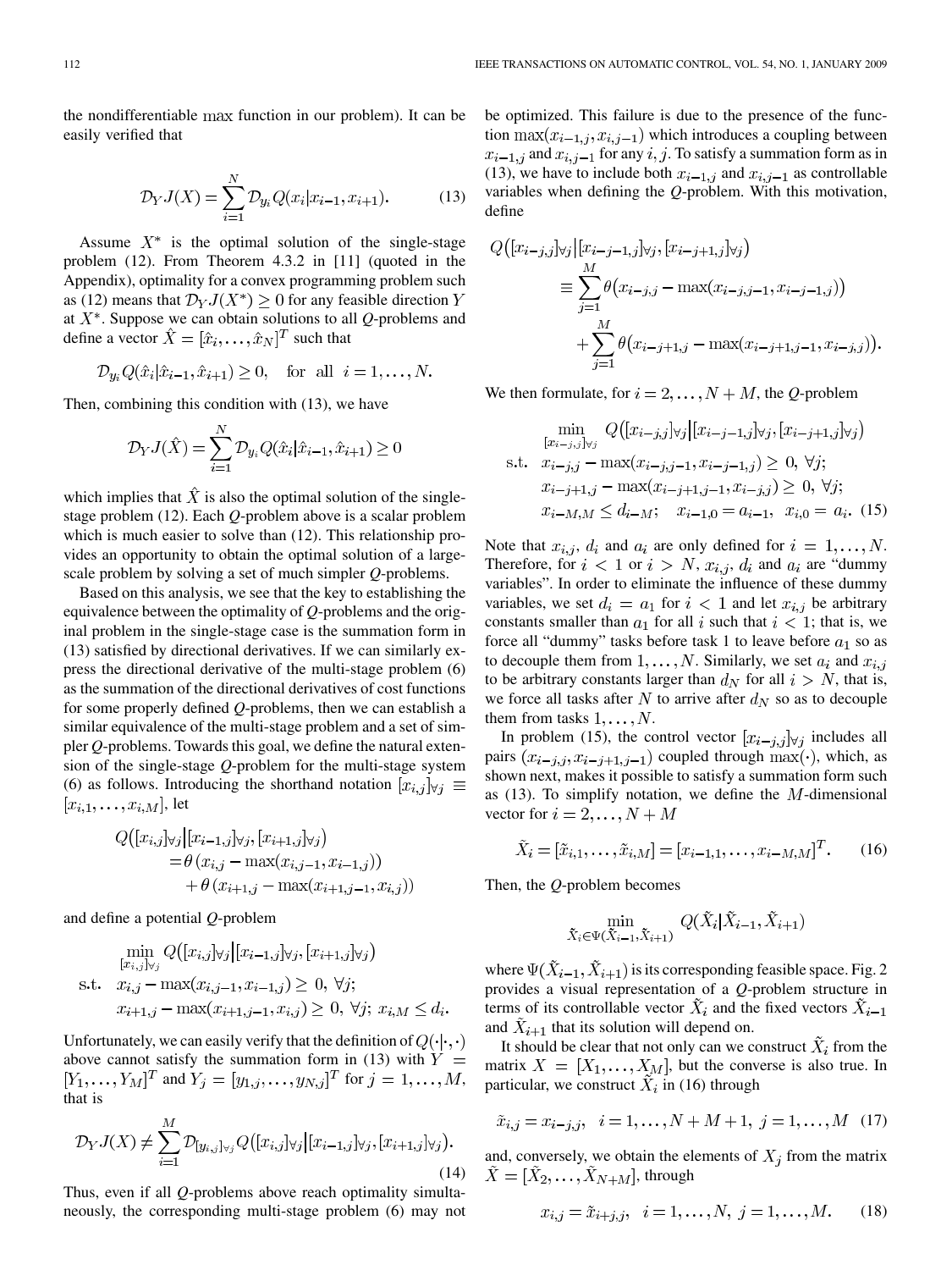

Fig. 2. Illustration of Q-problem.

For convenience, we will make use of an operator  $T$  such that

$$
\tilde{X} = \mathcal{T}(X) \text{ and } X = \mathcal{T}^{-1}(\tilde{X})
$$
 (19)

where each element of  $T(X)$  is defined through (17) and each element of  $T^{-1}(\tilde{X})$  is defined through (18).

In what follows, Lemma 1 shows that the definition of the *Q*-problem in (15) satisfies a desirable summation form similar to (13) relating the directional derivatives of  $J(X)$  and of  $Q(\tilde{X}_i | \tilde{X}_{i-1}, \tilde{X}_{i+1})$ . Let  $\tilde{Y}_i = [y_{i-1,1}, \ldots, y_{i-M,M}]^T$ , where  $y_{i,j} = 0$  for all  $i < 1$  or  $i > N$ .

*Lemma 1:* The directional derivatives of  $J(X)$  and of  $Q(\tilde{X}_i|\tilde{X}_{i-1},\tilde{X}_{i+1})$  satisfy

$$
\mathcal{D}_Y J(X) = \sum_{i=2}^{N+M} \mathcal{D}_{\tilde{Y}_i} Q(\tilde{X}_i | \tilde{X}_{i-1}, \tilde{X}_{i+1}).
$$

*Proof:* Applying Lemma 6 in the Appendix to  $\theta(x_{i,j}$  –  $\max(x_{i,j-1}, x_{i-1,j})$ , we have

$$
\mathcal{D}_{Y}\theta(x_{i,j} - \max(x_{i,j-1}, x_{i-1,j}))
$$
  
=  $y_{i,j}\theta'(x_{i,j} - \max(x_{i,j-1}, x_{i-1,j}))$   
-  $(\mathcal{D}_{[y_{i,j-1}, y_{i-1,j}]}\max(x_{i,j-1}, x_{i-1,j}))$   
.  $\theta'(x_{i,j} - \max(x_{i,j-1}, x_{i-1,j})).$ 

Therefore, from (6), the directional derivative of  $J(X)$  along Y is given by

$$
\mathcal{D}_{Y}J(X) = \sum_{j=1}^{M} \sum_{i=1}^{N} \left[ y_{i,j} \theta'(x_{i,j} - \max(x_{i,j-1}, x_{i-1,j})) - (D_{[y_{i,j-1}, y_{i-1,j}]} \max(x_{i,j-1}, x_{i-1,j})) - \theta'(x_{i,j} - \max(x_{i,j-1}, x_{i-1,j})) \right]
$$
(20)

and, similarly

$$
D_{\tilde{Y}_i} Q(\tilde{X}_i | \tilde{X}_{i-1}, \tilde{X}_{i+1})
$$
  
= 
$$
\sum_{j=1}^{M} \left[ y_{i-j,j} \theta'(x_{i-j,j} - \max(x_{i-j,j-1}, x_{i-j-1,j})) - (D_{[y_{i-j+1}, j-1, y_{i-j,j}]} \max(x_{i-j+1,j-1}, x_{i-j,j})) \right]
$$

$$
\cdot \theta'(x_{i-j+1,j} - \max(x_{i-j+1,j-1}, x_{i-j,j}))
$$

It follows that:

$$
\sum_{i=2}^{N+M} \mathcal{D}_{\tilde{Y}_i} Q(\tilde{X}_i | \tilde{X}_{i-1}, \tilde{X}_{i+1})
$$
\n
$$
= \sum_{j=1}^{M} \sum_{i=2}^{N+M} \left[ y_{i-j,j} \theta'(x_{i-j,j} - \max(x_{i-j,j-1}, x_{i-j-1,j})) - (\mathcal{D}_{[y_{i-j+1,j-1}, y_{i-j,j}]} \max(x_{i-j+1,j-1}, x_{i-j,j})) - \theta'(x_{i-j+1,j} - \max(x_{i-j+1,j-1}, x_{i-j,j})) \right].
$$

Using Lemma 7 in the Appendix and the facts that  $x_{N+1,j-1}$  $x_{N,M} \ge x_{N,j}$ , and  $y_{N+1,j-1} = 0$ , we have

$$
\mathcal{D}_{[y_{N+1,j-1},y_{N,j}]} \max(x_{N+1,j-1},x_{N,j}) = 0.
$$

Combining this with  $y_{i,j} = 0$  for all  $i < 1$  or  $i > N$ , we get

$$
\sum_{i=2}^{N+M} \mathcal{D}_{\tilde{Y}_i} Q(\tilde{X}_i | \tilde{X}_{i-1}, \tilde{X}_{i+1})
$$
\n
$$
= \sum_{j=1}^{M} \sum_{i=j+1}^{N+j} \left[ y_{i-j,j} \theta' \left( x_{i-j,j} - \max(x_{i-j,j-1}, x_{i-j-1,j}) \right) \right]
$$
\n
$$
- \sum_{j=1}^{M} \sum_{i=j}^{N+j-1} \left[ \left( \mathcal{D}_{[y_{i-j+1,j-1}, y_{i-j,j}]} \max(x_{i-j+1,j-1}, x_{i-j,j}) \right) \right]
$$
\n
$$
\cdot \theta' \left( x_{i-j+1,j} - \max(x_{i-j+1,j-1}, x_{i-j,j}) \right) \right].
$$

Letting  $k = i - j$  and  $l = i - j + 1$  in the two inner sums above, we have

$$
\sum_{i=2}^{N+M} \mathcal{D}_{\tilde{Y}_i} Q(\tilde{X}_i | \tilde{X}_{i-1}, \tilde{X}_{i+1})
$$
\n
$$
= \sum_{j=1}^{M} \sum_{k=1}^{N} \left[ y_{k,j} \theta'(x_{k,j} - \max(x_{k,j-1}, x_{k-1,j})) \right]
$$
\n
$$
- \sum_{j=1}^{M} \sum_{l=1}^{N} \left[ \left( \mathcal{D}_{[y_{l,j-1}, y_{l-1,j}]} \max(x_{l,j-1}, x_{l-1,j}) \right) \right]
$$
\n
$$
\cdot \theta'(x_{l,j} - \max(x_{l,j-1}, x_{l-1,j}))
$$
\n
$$
= \mathcal{D}_Y J(X)
$$

where we have used (20). This completes the proof.

Lemma 1 can only guarantee local optimality for the multistage problem (6). To establish global optimality, we need to ensure the convexity of problems (6) and (15), as shown in the next lemma.

*Lemma 2:* The multi-stage problem (6) is strictly convex in X and the Q-problem (15) is strictly convex in  $\ddot{X}_i$ .

*Proof:* Starting with the multi-stage problem (6), we first show that the feasible set is convex. Let  $X^1 = [X_1^1, \dots, X_M^1]^T$ and  $X^2 = [X_1^2, \dots, X_M^2]^T$  be two arbitrary distinct feasible solutions of the multi-stage problem, that is

$$
X_M^1 \le D, \quad X_M^2 \le D \tag{21}
$$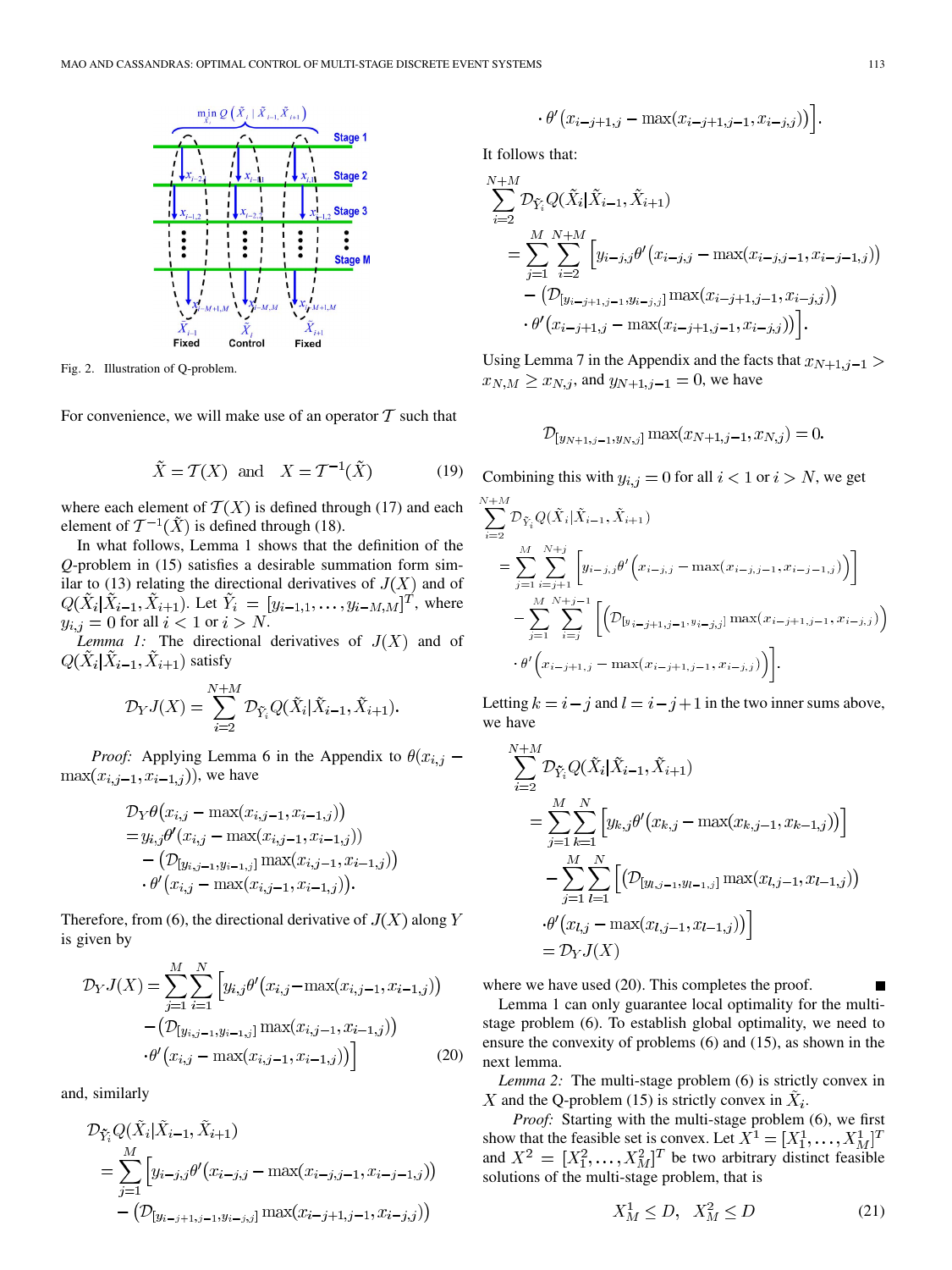and for  $i = 1, \ldots, N, j = 1, \ldots, M$ 

$$
x_{i,j}^1 - \max(x_{i,j-1}^1, x_{i-1,j}^1) \ge 0
$$
  

$$
x_{i,j}^2 - \max(x_{i,j-1}^2, x_{i-1,j}^2) \ge 0.
$$
 (22)

It follows from (21) that  $\alpha X_M^1 + \beta X_M^2 \le D$  for any  $\alpha + \beta = 1$ and  $\alpha, \beta \geq 0$ . Next, we can write

$$
\alpha \max(x_{i,j-1}^1, x_{i-1,j}^1) + \beta \max(x_{i,j-1}^2, x_{i-1,j}^2)
$$
  
= 
$$
\max(\alpha x_{i,j-1}^1 + \beta x_{i,j-1}^2, \alpha x_{i-1,j}^1 + \beta x_{i-1,j}^2
$$
  

$$
\alpha x_{i,j-1}^1 + \beta x_{i-1,j}^2, \alpha x_{i-1,j}^1 + \beta x_{i,j-1}^2)
$$
  

$$
\ge \max(\alpha x_{i,j-1}^1 + \beta x_{i,j-1}^2, \alpha x_{i-1,j}^1 + \beta x_{i-1,j}^2).
$$
 (23)

Combining (22) and (23)

$$
\alpha x_{i,j}^1 + \beta x_{i,j}^2 - \max(\alpha x_{i,j-1}^1 + \beta x_{i,j-1}^2, \alpha x_{i-1,j}^1 + \beta x_{i-1,j}^2)
$$
  
\n
$$
\geq \alpha x_{i,j}^1 + \beta x_{i,j}^2 - \alpha \max(x_{i,j-1}^1, x_{i-1,j}^1)
$$
  
\n
$$
- \beta \max(x_{i,j-1}^2, x_{i-1,j}^2) \geq 0.
$$

Thus, the feasible set is convex.

Second, we prove that the multi-stage problem (6) is strictly convex in X over the feasible set. Since  $\theta(\cdot)$  is strictly convex, we have, for any  $\alpha + \beta = 1$  and  $\alpha, \beta > 0$ 

$$
\alpha \sum_{j=1}^{M} \sum_{i=1}^{N} \theta(x_{i,j}^1 - \max(x_{i,j-1}^1, x_{i-1,j}^1))
$$
  
+  $\beta \sum_{j=1}^{M} \sum_{i=1}^{N} \theta(x_{i,j}^2 - \max(x_{i,j-1}^2, x_{i-1,j}^2))$   
>  $\sum_{j=1}^{M} \sum_{i=1}^{N} \theta(\alpha x_{i,j}^1 + \beta x_{i,j}^2 - \alpha \max(x_{i,j-1}^1, x_{i-1,j}^1)) - \beta \max(x_{i,j-1}^2, x_{i-1,j}^2))$ 

Since  $\theta(\cdot)$  is also monotonically decreasing, combining this fact with (23) and the inequality above, we have

$$
\alpha \sum_{j=1}^{M} \sum_{i=1}^{N} \theta(x_{i,j}^1 - \max(x_{i,j-1}^1, x_{i-1,j}^1))
$$
  
+  $\beta \sum_{j=1}^{M} \sum_{i=1}^{N} \theta(x_{i,j}^2 - \max(x_{i,j-1}^2, x_{i-1,j}^2))$   
>  $\sum_{j=1}^{M} \sum_{i=1}^{N} \theta(\alpha x_{i,j}^1 + \beta x_{i,j}^2 + \beta x_{i-1,j}^2 + \beta x_{i-1,j}^2)$ 

which implies that the multi-stage problem (6) is strictly convex in  $X$ . The  $Q$ -problem (15) can be similarly proved to be strictly convex in  $X_i$ .

Using Lemmas 1 and 2, we can finally obtain the following necessary and sufficient condition for global optimality.

*Theorem 2:* Let  $\tilde{X}^* = \mathcal{T}(X^*)$ .  $X^*$  is the unique global optimum of the multi-stage problem (6) if and only if it holds for  $i=2,\ldots,N+M$  that

$$
\tilde{X}_{i}^{*} = \arg\min_{\tilde{X}_{i} \in \Psi(\tilde{X}_{i-1}^{*}, \tilde{X}_{i+1}^{*})} Q(\tilde{X}_{i} | \tilde{X}_{i-1}^{*}, \tilde{X}_{i+1}^{*}).
$$

*Proof:* " $\implies$ ": Using Lemma 1, we have for any feasible direction  $Y$ 

$$
\mathcal{D}_Y J(X^*) = \sum_{i=2}^{N+M} \mathcal{D}_{\tilde{Y}_i} Q(\tilde{X}_i^* | \tilde{X}_{i-1}^*, \tilde{X}_{i+1}^*). \tag{24}
$$

Since  $X_i^*$  is the optimal solution of the *Q*-problem (15) with fixed  $X_{i-1}^*$  and  $X_{i+1}^*$  for  $i = 2, \ldots, N + M$ , we have

$$
D_{\tilde{Y}_i} Q(\tilde{X}_i^* | \tilde{X}_{i-1}^*, \tilde{X}_{i+1}^*) \ge 0, \quad i = 2, \dots, N + M.
$$

Combining this inequality with (24), we have  $\mathcal{D}_Y J(X^*) \geq 0$ for any feasible direction  $Y$ . Based on Lemma 2, the multi-stage problem (6) is strictly convex in  $X$ . It follows from this fact and  $\mathcal{D}_Y J(X^*)$  > 0 that  $X^*$  is the unique global optimum of the multi-stage problem (6) based on Theorem 4.3.2 in [11].

" $\Longleftarrow$ ": Assume on the contrary that for some i

$$
\tilde{X}_i^* \neq \arg \min_{\tilde{X}_i \in \Psi(\tilde{X}_{i-1}^*, \tilde{X}_{i+1}^*)} Q(\tilde{X}_i | \tilde{X}_{i-1}^*, \tilde{X}_{i+1}^*).
$$

Then, we can always find some

$$
\tilde{X}'_i = [x'_{i-1,1}, \dots, x'_{i-M,M}]^T \neq \tilde{X}_i^*
$$

such that

$$
Q(\tilde{X}'_i | \tilde{X}^*_{i-1}, \tilde{X}^*_{i+1}) < Q(\tilde{X}^*_i | \tilde{X}^*_{i-1}, \tilde{X}^*_{i+1}).\tag{25}
$$

Let for  $j = 1, \ldots, M$  and  $X' = [X'_1, \ldots, X'_M]$ . Then, recalling the definition of  $L(X_i | X_{i-1})$  in (7), we have

$$
J(X^*) - J(X')
$$
  
=  $\sum_{j=1}^M \left[ L(X_j^* | X_{j-1}^*) - L(X_j'|X_{j-1}') \right]$   
=  $\sum_{j=1}^M \left[ \theta(x_{i-j,j}^* - \max(x_{i-j,j-1}^*, x_{i-j-1,j}^*)) + \theta(x_{i-j+1,j}^* - \max(x_{i-j+1,j-1}^*, x_{i-j,j}^*)) - \theta(x_{i-j,j}^* - \max(x_{i-j,j-1}^*, x_{i-j-1,j}^*)) - \theta(x_{i-j+1,j}^* - \max(x_{i-j+1,j-1}^*, x_{i-j,j}^*)) \right]$   
=  $Q(\tilde{X}_i^* | \tilde{X}_{i-1}^*, \tilde{X}_{i+1}^*) - Q(\tilde{X}_i' | \tilde{X}_{i-1}^*, \tilde{X}_{i+1}^*)$ .

By the equation above and (25), it follows that  $J(X^*) > J(X')$ , which contradicts the optimality of  $X^*$ .

Theorem 2 provides a way to determine the optimality of the multi-stage problem (6) by solving a set of  $M$ -dimensional convex optimization problems. The final remaining question,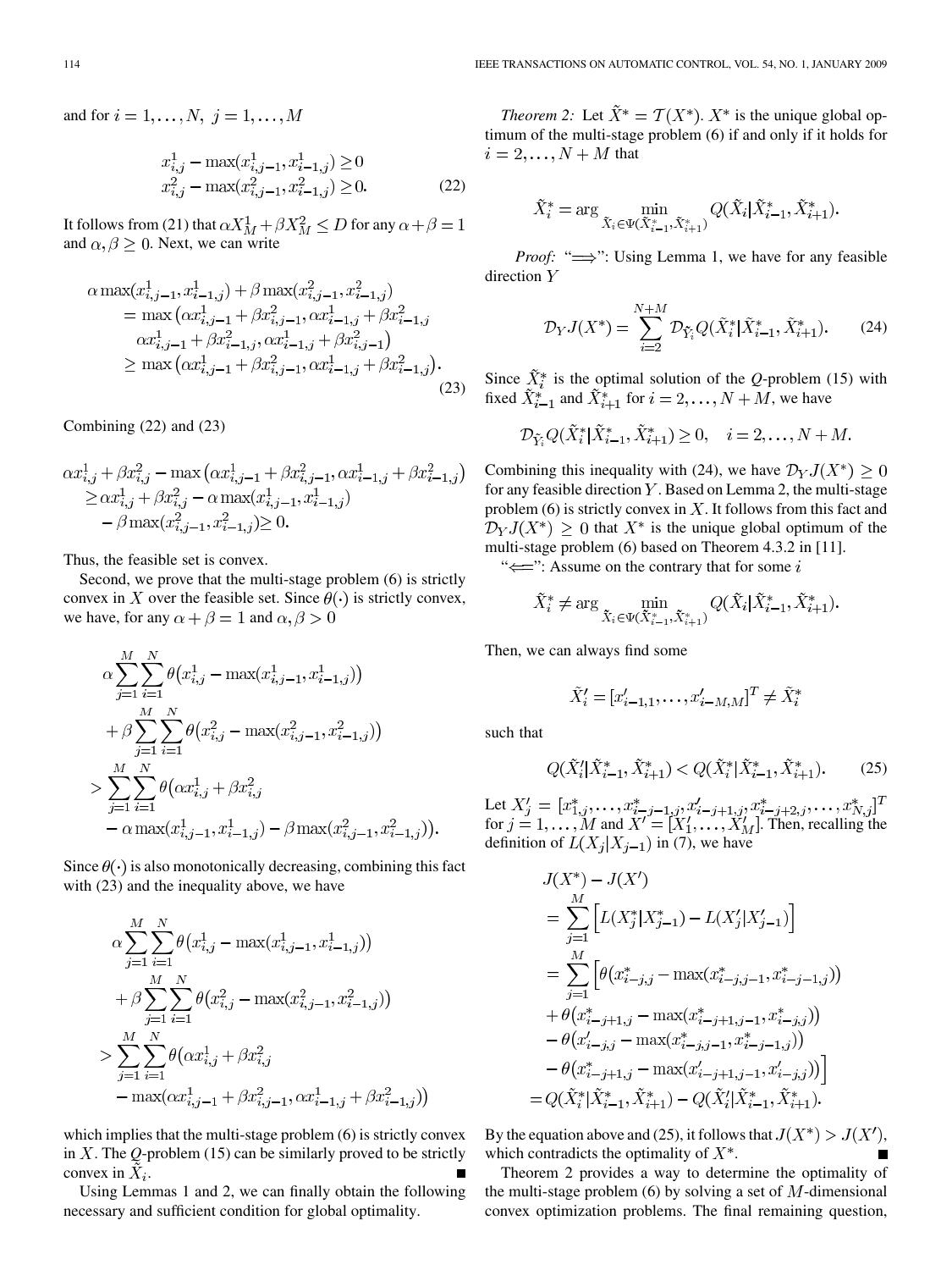

Fig. 3. Generating the sequence  $\{X^k\}, k = 1, 2, \ldots$ 

which is addressed in the next section, is how to exploit this property in order to efficiently determine  $X^*$ .

## IV. CONVERGENCE ANALYSIS OF SINGLE-STAGE SOLUTION SEQUENCES

As shown in the previous section, we can partially decompose the original multi-stage problem into  $M$  single stage problems or into  $N + M - 1$  Q-problems. Although the optimal solution  $X^*$  of the multi-stage problem still cannot be directly obtained by solving these two types of problems, together they can be utilized to solve the multi-stage problem through a sequence of single-stage problem solutions. We will describe next how to construct such a sequence and prove that it monotonically converges to  $X^*$ .

Consider a sequence of single-stage problems of the form (8) with solutions defined by

$$
X_j^k = \arg\min_{X_j \in \Phi(X_{j-1}^k, \Delta_j^k)} L(X_j | X_{j-1}^k), \ \ j = 1, \dots, M. \tag{26}
$$

This gives rise to a sequence  $\{X^k\}, k = 1, 2, \dots$  with  $X^k =$  $[X_1^k, \ldots, X_M^k]$  and  $X_i^k$  dependent on the virtual deadline vector  $\Delta_i^k$ . Let us initialize these vectors so that  $\Delta_i^1 = D$  for all and define a sequence  $\{\Delta^k\}, k = 2, 3, \dots$  of virtual deadline vectors as follows. Let  $X^k = \mathcal{T}(X^k)$  using the definition of T in (19) and define  $\tilde{\Delta}^{k+1}$  to be the solution of the *Q*-problem for  $i = 2, ..., N + M$ 

$$
\tilde{\Delta}_{i}^{k+1} = \arg \min_{\tilde{X}_{i} \in \Psi(\tilde{X}_{i-1}^{k}, \tilde{X}_{i+1}^{k})} Q(\tilde{X}_{i} | \tilde{X}_{i-1}^{k}, \tilde{X}_{i+1}^{k}).
$$
 (27)

Finally, we use the definition of  $\mathcal{T}^{-1}$  in (19) to obtain  $\Delta^{k+1}$  =  $T^{-1}(\tilde{\Delta}^{k+1})$ . This process is illustrated in Fig. 3 where we see that  $X^k$  is the input to a collection of *Q*-problems (after being transformed to  $\tilde{X}^k$ ) and  $\Delta^{k+1}$  consists of the solutions of these problems (after being inverse-transformed from  $\tilde{\Delta}^{k+1}$ ), which are then input to  $M$  single-stage problems with virtual deadlines given by  $\Delta^{k+1}$ .

In the following, we show that  $X^k \to X^*$  as  $k \to \infty$ . We begin with some auxiliary results, i.e., Lemma 3 and Lemma 4, which establish monotonicity properties satisfied by the solutions  $X<sup>k</sup>$  of the single-stage virtual deadline problems and the solutions  $\tilde{X}^k$  of the *Q*-problems, respectively.

*Lemma 3:* Let

$$
X_j^1 = \arg\min_{X_j \in \Phi(X_{j-1}^1, \Delta_j^1)} L(X_j | X_{j-1}^1)
$$
 (28)

$$
X_j^2 = \arg\min_{X_j \in \Phi(X_{j-1}^2, \Delta_j^2)} L(X_j | X_{j-1}^2). \tag{29}
$$

If, for any  $j = 1, ..., M$ ,  $X_{j-1}^1 \leq X_{j-1}^2$  and  $\Delta_j^1 \leq \Delta_j^2$ , then  $X_i^1 \leq X_i^2$ .

*Proof:* Assume on the contrary that there exists some i such that  $x_{i,j}^1 > x_{i,j}^2$ . From Proposition 1 in [20], we have and  $x_{N,i}^2 = \delta_{N,i}^2$  (this is a simple consequence of the monotonicity of  $\theta(\cdot)$ , implying that any would result in a higher cost, hence cannot be optimal). Since , it follows that  $x_{N,i}^1 \leq x_{N,i}^2$ . Moreover, and  $x_{0,i}^2$  are dummy variables that can be regarded as equal to a common constant. Thus, it holds that  $x_{0,i}^1 = x_{0,i}^2$  and . Therefore, to satisfy  $x_{i,j}^1 > x_{i,j}^2$  for some *i*, there must exist some  $1 \leq \alpha \leq \beta \leq N$  such that for any j:

$$
x_{\alpha-1,j}^1 \leq x_{\alpha-1,j}^2
$$
,  $x_{\beta+1,j}^1 \leq x_{\beta+1,j}^2$   
and  $x_{i,j}^1 > x_{i,j}^2$ ,  $i = \alpha, \dots, \beta$ .

Let

$$
X'_{j} = [x_{1,j}^{2}, \dots, x_{\alpha-1,j}^{2}, x_{\alpha,j}^{1}, \dots, x_{\beta,j}^{1}, x_{\beta+1,j}^{2}, \dots, x_{N,j}^{2}].
$$

We can easily verify that  $X'_i \in \Phi(X_{i-1}^2, \Delta_i^2)$  by establishing the following inequalities:

$$
x_{i,j}^1 \leq \delta_{i,j}^1 \text{ and } \delta_{i,j}^1 \leq \delta_{i,j}^2
$$
  
\n
$$
\implies x_{i,j}^1 \leq \delta_{i,j}^2, \forall i = \alpha, \dots, \beta;
$$
  
\n
$$
x_{i,j}^1 > x_{i,j}^2 \geq x_{i,j-1}^2 \text{ and } x_{i,j}^1 \geq x_{i-1,j}^1
$$
  
\n
$$
\implies x_{i,j}^1 - \max(x_{i-1,j}^1, x_{i,j-1}^2) \geq 0, \forall i = \alpha+1, \dots, \beta;
$$
  
\n
$$
x_{\alpha,j}^1 > x_{\alpha,j}^2 \text{ and } x_{\alpha,j}^2 \geq \max(x_{\alpha-1,j}^2, x_{\alpha,j-1}^2)
$$
  
\n
$$
\implies x_{\alpha,j}^1 - \max(x_{\alpha-1,j}^2, x_{\alpha,j-1}^2) \geq 0;
$$
  
\n
$$
x_{\beta+1,j}^2 \geq x_{\beta+1,j}^1 \geq x_{\beta,j}^1 \text{ and } x_{\beta+1,j}^2 \geq x_{\beta+1,j-1}^2
$$
  
\n
$$
\implies x_{\beta+1,j}^2 - \max(x_{\beta,j}^1, x_{\beta+1,j-1}^2) \geq 0.
$$

Next, let  $Y = X_i^2 - X_i'$ , that is

$$
y_i = \begin{cases} x_{i,j}^2 - x_{i,j}^1 < 0 & i = \alpha, \dots, \beta \\ 0 & \text{otherwise} \end{cases} \tag{30}
$$

Since  $X'_i, X^2_i \in \Phi(X^2_{i-1}, \Delta^2_i)$  and  $\Phi(X^2_{i-1}, \Delta^2_i)$  is convex, the direction Y at the point  $X'_i$  is feasible in  $\Phi(X_{i-1}^2, \Delta_i^2)$ . Let

$$
X''_j = [x^1_{1,j}, \dots, x^1_{\alpha-1,j}, x^2_{\alpha,j}, \dots, x^2_{\beta,j}, x^1_{\beta+1,j}, \dots, x^1_{N,j}].
$$

We can similarly prove that  $X''_i \in \Phi(X^1_{i-1}, \Delta^1_i)$ . Since and  $X''_i, X^1_i \in \Phi(X^1_{i-1}, \Delta^1_i)$  and is convex, the direction Y at the point  $X_i^1$  is feasible in  $\Phi(X_{j-1}^1, \Delta_j^1)$ .

It follows from (29) and  $X'_i \in \Phi(X_{i-1}^2, \Delta_i^2)$  that . Then, from the convexity of the single-stage problem  $(8)$ , Y must be a decreasing direction at  $X'_i$ , i.e.,

$$
\mathcal{D}_Y L\big(X'_j \big| X^2_{j-1}\big) < 0. \tag{31}
$$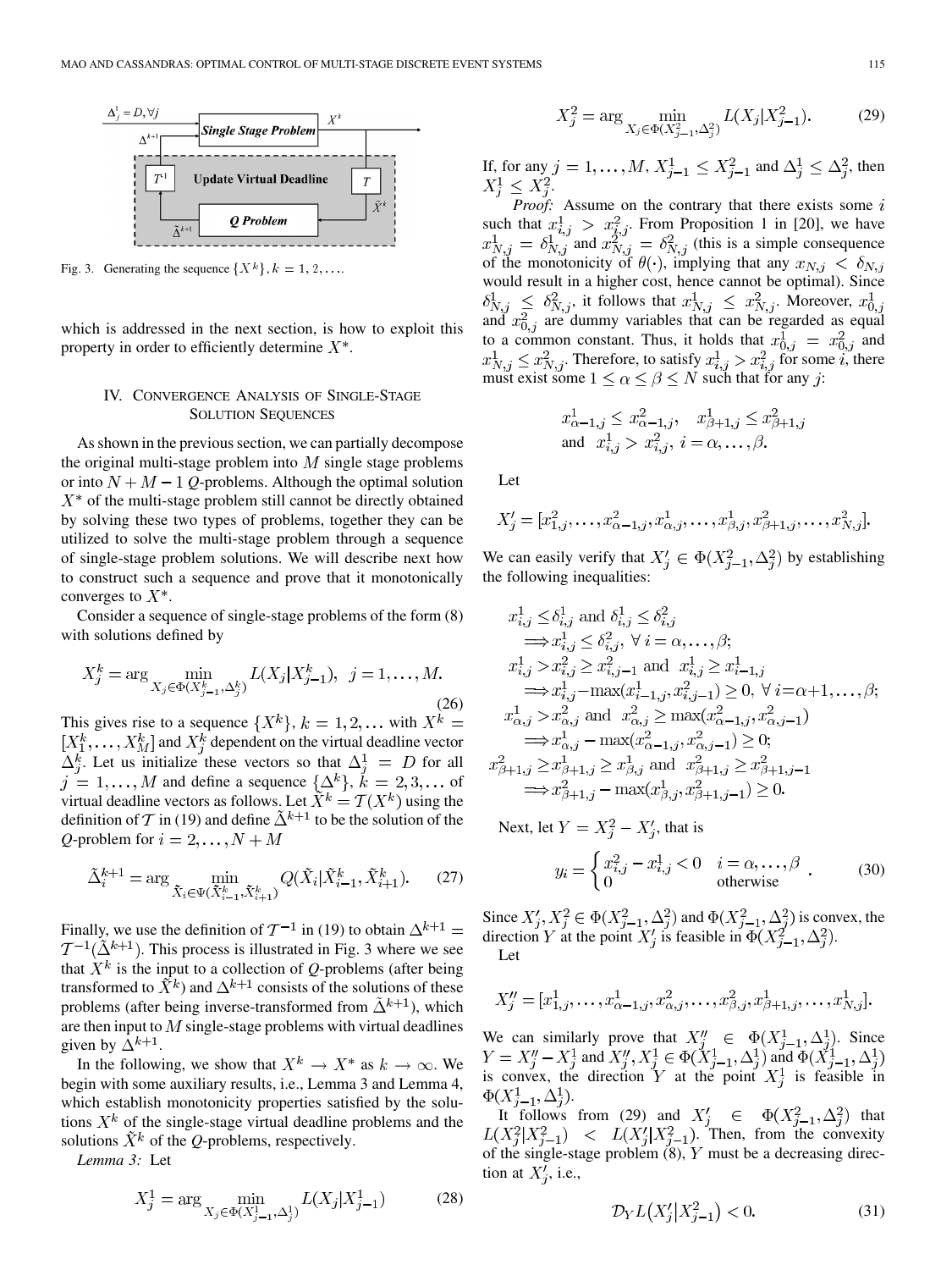Using Lemma 6 (see Appendix) and (30), we can compute  $\mathcal{D}_Y L(X_i | X_{i-1}^2)$  as follows:

$$
\mathcal{D}_{Y}L(X_{j}'|X_{j-1}^{2})
$$
\n
$$
= y_{\alpha}\theta'(x_{\alpha,j}^{1} - \max(x_{\alpha-1,j}^{2}, x_{\alpha,j-1}^{2}))
$$
\n
$$
+ \sum_{i=\alpha+1}^{\beta} y_{i}\theta'(x_{i,j}^{1} - \max(x_{i-1,j}^{1}, x_{i,j-1}^{2}))
$$
\n
$$
- \sum_{i=\alpha}^{\beta-1} (\mathcal{D}_{[y_{i},0]} \max(x_{i,j}^{1}, x_{i+1,j-1}^{2}))
$$
\n
$$
\cdot \theta'(x_{i+1,j}^{1} - \max(x_{i,j}^{1}, x_{i+1,j-1}^{2}))
$$
\n
$$
- (\mathcal{D}_{[y_{\beta},0]} \max(x_{\beta,j}^{1}, x_{\beta+1,j-1}^{2}))
$$
\n
$$
\cdot \theta'(x_{\beta+1,j}^{2} - \max(x_{\beta,j}^{1}, x_{\beta+1,j-1}^{2})).
$$

Moreover, from Lemma 7 (see Appendix) and the fact that  $y_i$  < 0 for  $i = \alpha, \dots, \beta$  in (30) we have for  $i = \alpha, \dots, \beta$ 

$$
\begin{aligned} \mathcal{D}_{[y_i,0]} \max(x_{i,j}^1, x_{i+1,j-1}^2) \\ &= y_i \mathbf{1}_{[x_{i,j}^1 > x_{i+1,j-1}^2]} + \max(y_i, 0) \mathbf{1}_{[x_{i,j}^1 = x_{i+1,j-1}^2]} \\ &= y_i \mathbf{1}_{[x_{i,j}^1 > x_{i+1,j-1}^2]}. \end{aligned}
$$

Combining the last two equations, we have

$$
D_{Y}L(X'_{j}|X^{2}_{j-1})
$$
\n
$$
= y_{\alpha}\theta'(x^{1}_{\alpha,j} - \max(x^{2}_{\alpha-1,j}, x^{2}_{\alpha,j-1}))
$$
\n
$$
+ \sum_{i=\alpha+1}^{\beta} y_{i}\theta'(x^{1}_{i,j} - \max(x^{1}_{i-1,j}, x^{2}_{i,j-1}))
$$
\n
$$
- \sum_{i=\alpha}^{\beta-1} y_{i}1_{[x^{1}_{i,j} > x^{2}_{i+1,j-1}]} \theta'(x^{1}_{i+1,j} - \max(x^{1}_{i,j}, x^{2}_{i+1,j-1}))
$$
\n
$$
- y_{\beta}1_{[x^{1}_{\beta,j} > x^{2}_{\beta+1,j-1}]} \theta'(x^{2}_{\beta+1,j} - \max(x^{1}_{\beta,j}, x^{2}_{\beta+1,j-1}))
$$
\n
$$
= y_{\alpha}\theta'(x^{1}_{\alpha,j} - \max(x^{2}_{\alpha-1,j}, x^{2}_{\alpha,j-1}))
$$
\n
$$
+ \sum_{i=\alpha+1}^{\beta} y_{i}\theta'(x^{1}_{i,j} - \max(x^{1}_{i-1,j}, x^{2}_{i,j-1}))
$$
\n
$$
- \sum_{i=\alpha}^{\beta-1} y_{i}1_{[x^{1}_{i,j} > x^{2}_{i+1,j-1}]} \theta'(x^{1}_{i+1,j} - x^{1}_{i,j})
$$
\n
$$
- y_{\beta}1_{[x^{1}_{\beta,j} > x^{2}_{\beta+1,j-1}]} \theta'(x^{2}_{\beta+1,j} - x^{1}_{\beta,j}). \qquad (32)
$$

We can similarly derive

$$
\mathcal{D}_{Y}L(X_{j}^{1}|X_{j-1}^{1})
$$
\n
$$
= y_{\alpha}\theta'(x_{\alpha,j}^{1} - \max(x_{\alpha-1,j}^{1}, x_{\alpha,j-1}^{1}))
$$
\n
$$
+ \sum_{i=\alpha+1}^{\beta} y_{i}\theta'(x_{i,j}^{1} - \max(x_{i-1,j}^{1}, x_{i,j-1}^{1}))
$$
\n
$$
- \sum_{i=\alpha}^{\beta-1} y_{i}\mathbf{1}_{[x_{i,j}^{1} > x_{i+1,j-1}^{1}]} \theta'(x_{i+1,j}^{1} - x_{i,j}^{1})
$$
\n
$$
- y_{\beta}\mathbf{1}_{[x_{\beta,j}^{1} > x_{\beta+1,j-1}^{1}]} \theta'(x_{\beta+1,j}^{1} - x_{\beta,j}^{1}).
$$
\n(33)

Let us now compare each term of (33) with the corresponding term in (32). First, since  $y_{\alpha} < 0$ ,  $x_{\alpha-1,j}^1 \leq x_{\alpha-1,j}^2$ , ,  $\theta'(\cdot)$  < 0 (because  $\theta(\cdot)$  is monotonically decreasing), and  $\theta'(\cdot)$  is monotonically nondecreasing (because  $\theta(\cdot)$  is convex), we have

$$
y_{\alpha} \theta'(x_{\alpha,j}^1 - \max(x_{\alpha-1,j}^1, x_{\alpha,j-1}^1))
$$
  
\$\leq y\_{\alpha} \theta'(x\_{\alpha,j}^1 - \max(x\_{\alpha-1,j}^2, x\_{\alpha,j-1}^2)).\$ (34)

Similarly, since  $y_i < 0$  for  $i = \alpha + 1, \ldots, \beta, x_{i,j-1}^1 \leq x_{i,j-1}^2$ ,  $\theta'(\cdot)$  < 0, and  $\theta'(\cdot)$ , we have

$$
y_i \theta'(x_{i,j}^1 - \max(x_{i-1,j}^1, x_{i,j-1}^1))
$$
  
 
$$
\leq y_i \theta'(x_{i,j}^1 - \max(x_{i-1,j}^1, x_{i,j-1}^2)).
$$
 (35)

Third, since  $y_i < 0$  for  $i = \alpha, \dots, \beta - 1, x_{i+1, i-1}^1 \leq x_{i+1, i-1}^2$ and  $\theta'(\cdot) < 0$ , we have

$$
-y_i \mathbf{1}_{[x_{i,j}^1 > x_{i+1,j-1}^1]} \theta'(x_{i+1,j}^1 - x_{i,j}^1)
$$
  
\n
$$
\leq -y_i \mathbf{1}_{[x_{i,j}^1 > x_{i+1,j-1}^2]} \theta'(x_{i+1,j}^1 - x_{i,j}^1).
$$
 (36)

Finally, since  $y_{\beta} < 0, x_{\beta+1,j-1}^1 \leq x_{\beta+1,j-1}^2, x_{\beta+1,j}^1 \leq x_{\beta+1,j}^2$ and  $\theta'(\cdot)$  is monotonically nondecreasing, we have

$$
-y_{\beta} \mathbf{1}_{[x_{\beta,j}^1 > x_{\beta+1,j-1}^1]} \theta'(x_{\beta+1,j}^1 - x_{\beta,j}^1) \n\leq -y_{\beta} \mathbf{1}_{[x_{\beta,j}^1 > x_{\beta+1,j-1}^2]} \theta'(x_{\beta+1,j}^2 - x_{\beta,j}^1).
$$
 (37)

Comparing (32) to (33) in view of (34) through (37), we have

$$
\mathcal{D}_Y L(X_j^1 | X_{j-1}^1) \le \mathcal{D}_Y L(X_j' | X_{j-1}^2). \tag{38}
$$

Recalling (28) and the fact that Y is a feasible direction at  $X_i^1$ in  $\Phi(X_{i-1}^1, \Delta_i^1)$ , it follows that:

$$
\mathcal{D}_Y L\big(X^1_j \big| X^1_{j-1}\big) \geq 0.
$$

Combining this inequality with (38), we have

$$
\mathcal{D}_Y L\big(X_j'|X_{j-1}^2\big) \ge 0,
$$

which contradicts (31) and completes the proof. *Lemma 4:* Let

$$
\tilde{X}_i^1 = \arg \min_{\tilde{X}_i \in \Psi(\tilde{X}_{i-1}^1, \tilde{X}_{i+1}^1)} Q(\tilde{X}_i | \tilde{X}_{i-1}^1, \tilde{X}_{i+1}^1) \tag{39}
$$

$$
\tilde{X}_i^2 = \arg\min_{\tilde{X}_i \in \Psi(\tilde{X}_{i-1}^2, \tilde{X}_{i+1}^2)} Q(\tilde{X}_i | \tilde{X}_{i-1}^2, \tilde{X}_{i+1}^2). \tag{40}
$$

If, for any  $i = 2, ..., N+M$ ,  $\tilde{X}_{i-1}^1 \leq \tilde{X}_{i-1}^2$  and  $\tilde{X}_{i+1}^1 \leq \tilde{X}_{i+1}^2$ , then  $\tilde{X}_i^1 \leq \tilde{X}_i^2$ .

*Proof:* The proof is along the same lines as that of Lemma 3, but we provide it in full for the sake of completeness. Assume on the contrary that there exists  $1 \leq j \leq M$  such that , i.e., recalling (17),  $x_{i-i,j}^1 > x_{i-j,j}^2$ . Since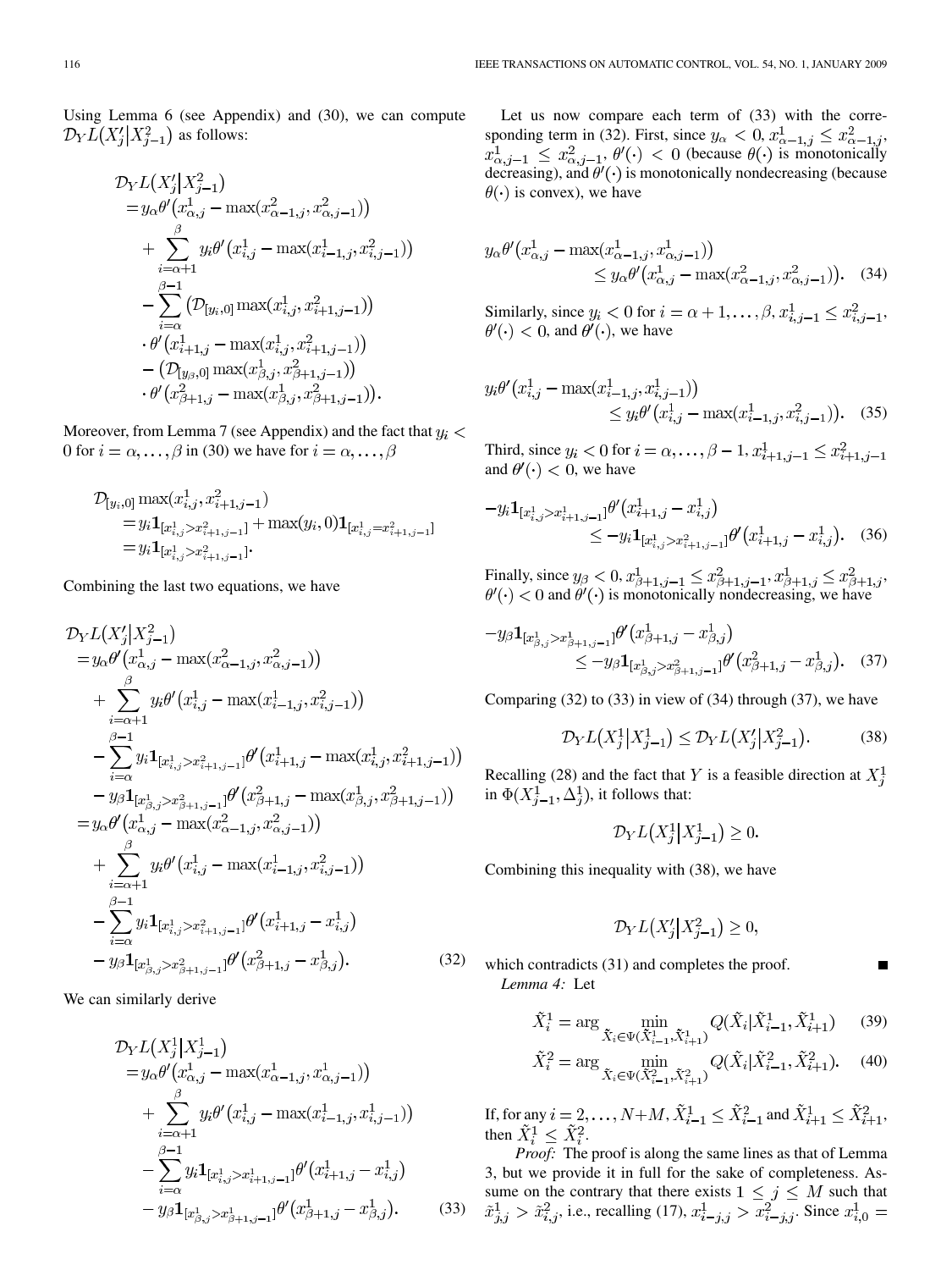and  $x_{i-M-1,M+1}^1, x_{i-M-1,M+1}^2$  are dummy variables which can be regarded as the same constant, it naturally holds that  $x_{i,0}^1 \leq x_{i,0}^2$  and  $x_{i-M-1,M+1}^1 \leq x_{i-M-1,M+1}^2$ . Therefore, there must exist some  $1 \leq \alpha \leq \beta \leq M$  such that

$$
x_{i-\alpha+1,\alpha-1}^1 \le x_{i-\alpha+1,\alpha-1}^2
$$
,  $x_{i-\beta-1,\beta+1}^1 \le x_{i-\beta-1,\beta+1}^2$   
and  $x_{i-j,j}^1 > x_{i-j,j}^2$ ,  $j = \alpha, \ldots, \beta$ .

Let

$$
\tilde{X}'_i = [x_{i-1,1}^2, \dots, x_{i-\alpha+1,\alpha-1}^2, x_{i-\alpha,\alpha}^1, \dots, x_{i-\beta,\beta}^1, x_{i-\beta-1,\beta+1}^2, \dots, x_{i-M,M}^2].
$$

We can easily verify that  $X'_i \in \Psi(X_{i-1}^2, X_{i+1}^2)$  by following a procedure similar to the one at the beginning of Lemma 3.

Next, let  $Y = \tilde{X}_i^2 - \tilde{X}_i' = [y_1, \ldots, y_M]^T$ , that is

$$
y_j = \begin{cases} x_{i-j,j}^2 - x_{i-j,j}^1 < 0 & i = \alpha, \dots, \beta \\ 0 & \text{otherwise} \end{cases} \tag{41}
$$

Since  $X'_i, X^2_i \in \Psi(X^2_{i-1}, X^2_{i+1})$  and  $\Psi(X^2_{i-1}, X^2_{i+1})$  is convex, is a feasible direction at  $X'_i$  in  $\Psi(X_{i-1}^2, X_{i+1}^2)$ . Let

$$
\tilde{X}'_i = [x_{i-1,1}^1, \dots, x_{i-\alpha+1,\alpha-1}^1, x_{i-\alpha,\alpha}^2, \dots, x_{i-\beta,\beta}^2, x_{i-\beta-1,\beta+1}^1, \dots, x_{i-M,M}^1].
$$

We can similarly prove that  $X_i'' \in \Psi(X_{i-1}^1, X_{i+1}^1)$ . Since and  $X''_i, X^1_i \in \Psi(X^1_{i-1}, X^1_{i+1})$  and  $\Psi(X^1_{i-1}, X^1_{i+1})$  is convex, Y is also a feasible direction at  $X_i^1$  in  $\Psi(X_{i-1}^1, X_{i+1}^1)$ .

It follows from (40) that  $Q(\tilde{X}_i^2 | \tilde{X}_{i-1}^2, \tilde{X}_{i+1}^2)$  $\,<$  $Q(\tilde{X}_{i}^{\prime}|\tilde{X}_{i-1}^{2}, \tilde{X}_{i+1}^{2})$ . From the convexity of the *Q*-problem, *Y* is a decreasing direction at  $\tilde{X}'_i$ , that is

$$
\mathcal{D}_Y Q\big(\tilde{X}'_i \big|\tilde{X}_{i-1}^2, \tilde{X}_{i+1}^2\big) < 0. \tag{42}
$$

We can compute  $\mathcal{D}_Y Q(\tilde{X}_i' | \tilde{X}_{i-1}^2, \tilde{X}_{i+1}^2)$  by using Lemma 6 and Lemma 7 (see Appendix) together with (41) as follows:

$$
\begin{split} & \mathcal{D}_{Y}Q\big(\tilde{X}_{i}^{\prime}\big|\tilde{X}_{i-1}^{2},\tilde{X}_{i+1}^{2}\big) \\ & =\sum_{j=\alpha}^{\beta}y_{j}\theta^{\prime}\big(x_{i-j,j}^{1}-\max(x_{i-j,j-1}^{2},x_{i-j-1,j}^{2})\big) \\ & -\sum_{j=\alpha+1}^{\beta}\big(\mathcal{D}_{[y_{j-1},y_{j}]}\max(x_{i-j+1,j-1}^{1},x_{i-j,j}^{1})\big) \\ & \cdot\theta^{\prime}\big(x_{i-j+1,j}^{2}-\max(x_{i-j+1,j-1}^{1},x_{i-j,j}^{1})\big) \\ & -\big(\mathcal{D}_{[y_{\alpha},0]}\max(x_{i-\alpha,\alpha}^{1},x_{i-\alpha+1,\alpha-1}^{2})\big) \\ & \cdot\theta^{\prime}\big(x_{i-\alpha+1,\alpha}^{2}-\max(x_{i-\alpha,\alpha}^{1},x_{i-\alpha+1,\alpha-1}^{2})\big) \\ & -\big(\mathcal{D}_{[y_{\beta},0]}\max(x_{i-\beta,\beta}^{1},x_{i-\beta-1,\beta+1}^{2})\big) \\ & \cdot\theta^{\prime}\big(x_{i-\beta,\beta+1}^{2}-\max(x_{i-\beta,\beta}^{1},x_{i-\beta-1,\beta+1}^{2})\big) \\ & =\sum_{j=\alpha}^{\beta}y_{j}\theta^{\prime}\big(x_{i-j,j}^{1}-\max(x_{i-j,j-1}^{2},x_{i-j-1,j}^{2})\big) \end{split}
$$

$$
- \sum_{j=\alpha+1}^{\beta} \left( \mathcal{D}_{[y_{j-1}, y_j]} \max(x_{i-j+1,j-1}^1, x_{i-j,j}^1) \right)
$$
  
\n
$$
\cdot \theta'(x_{i-j+1,j}^2 - \max(x_{i-j+1,j-1}^1, x_{i-j,j}^1))
$$
  
\n
$$
- y_{\alpha} \mathbf{1}_{[x_{i-\alpha,\alpha}^1 > x_{i-\alpha+1,\alpha-1}^1]} \theta'(x_{i-\alpha+1,\alpha}^2 - x_{i-\alpha,\alpha}^1)
$$
  
\n
$$
- y_{\beta} \mathbf{1}_{[x_{i-\beta,\beta}^1 > x_{i-\beta-1,\beta+1}^2]} \theta'(x_{i-\beta,\beta+1}^2 - x_{i-\beta,\beta}^1). (43)
$$

Similarly, we can obtain

$$
\mathcal{D}_{Y} Q\big(\tilde{X}_{i}^{1} | \tilde{X}_{i-1}^{1}, \tilde{X}_{i+1}^{1}\big) \n= \sum_{j=\alpha}^{\beta} y_{j} \theta'(x_{i-j,j}^{1} - \max(x_{i-j,j-1}^{1}, x_{i-j-1,j}^{1})) \n- \sum_{j=\alpha+1}^{\beta} \big( \mathcal{D}_{[y_{j-1}, y_{j}]} \max(x_{i-j+1,j-1}^{1}, x_{i-j,j}^{1}) \big) \n\cdot \theta'(x_{i-j+1,j}^{1} - \max(x_{i-j+1,j-1}^{1}, x_{i-j,j}^{1})) \n- y_{\alpha} \mathbf{1}_{[x_{i-\alpha,\alpha}^{1} > x_{i-\alpha+1,\alpha-1}^{1}]} \theta'(x_{i-\alpha+1,\alpha}^{1} - x_{i-\alpha,\alpha}^{1}) \n- y_{\beta} \mathbf{1}_{[x_{i-\beta,\beta}^{1} > x_{i-\beta-1,\beta+1}^{1}]} \theta'(x_{i-\beta,\beta+1}^{1} - x_{i-\beta,\beta}^{1}).
$$
\n(44)

Let us now compare each term of (44) with the corresponding term in (43). First, since  $y_j < 0$  for  $j = \alpha, \dots, \beta$ , ,  $x_{i-j-1,j}^1 \leq x_{i-j-1,j}^2$ ,  $\theta'(\cdot) < 0$  (because  $\theta(\cdot)$  is monotonically decreasing), and  $\theta'(\cdot)$  is monotonically nondecreasing (because  $\theta(\cdot)$  is convex), we have

$$
y_j \theta' \left( x_{i-j,j}^1 - \max(x_{i-j,j-1}^1, x_{i-j-1,j}^1) \right) \le y_j \theta' \left( x_{i-j,j}^1 - \max(x_{i-j,j-1}^2, x_{i-j-1,j}^2) \right). \tag{45}
$$

Second, since (because  $y_{i-1} < 0$  and  $y_i < 0$ ),  $x_{i-i+1,i}^1 \le x_{i-i+1,i}^2$ , 0 and  $\theta'(\cdot)$  is monotonically nondecreasing, we have

$$
-(\mathcal{D}_{[y_{j-1}, y_j]} \max(x_{i-j+1,j-1}^1, x_{i-j,j}^1))
$$
  
\n
$$
\cdot \theta'(x_{i-j+1,j}^1 - \max(x_{i-j+1,j-1}^1, x_{i-j,j}^1))
$$
  
\n
$$
\leq -(\mathcal{D}_{[y_{j-1}, y_j]} \max(x_{i-j+1,j-1}^1, x_{i-j,j}^1))
$$
  
\n
$$
\cdot \theta'(x_{i-j+1,j}^2 - \max(x_{i-j+1,j-1}^1, x_{i-j,j}^1)).
$$
 (46)

Third, since  $x_{i-\alpha+1,\alpha-1}^1 \leq x_{i-\alpha+1,\alpha-1}^2, y_\alpha < 0$ , ,  $\theta'(\cdot)$  < 0 and  $\theta'(\cdot)$  is monotonically nondecreasing, we have

$$
-y_{\alpha} \mathbf{1}_{[x_{i-\alpha,\alpha}^1 > x_{i-\alpha+1,\alpha-1}^1]} \theta'(x_{i-\alpha+1,\alpha}^1 - x_{i-\alpha,\alpha}^1)
$$
  
 
$$
\leq -y_{\alpha} \mathbf{1}_{[x_{i-\alpha,\alpha}^1 > x_{i-\alpha+1,\alpha-1}^1]} \theta'(x_{i-\alpha+1,\alpha}^2 - x_{i-\alpha,\alpha}^1).
$$
 (47)

Finally, since  $x_{i-\beta-1,\beta+1}^1 \leq x_{i-\beta-1,\beta+1}^2, y_{\beta} < 0$ , ,  $\theta'(\cdot) < 0$  and  $\theta'(\cdot)$  is monotonically nondecreasing, we have

$$
-y_{\beta} \mathbf{1}_{[x_{i-\beta,\beta}^1 > x_{i-\beta-1,\beta+1}^1]} \theta'(x_{i-\beta,\beta+1}^1 - x_{i-\beta,\beta}^1)
$$
  
 
$$
\leq -y_{\beta} \mathbf{1}_{[x_{i-\beta,\beta}^1 > x_{i-\beta-1,\beta+1}^1]} \theta'(x_{i-\beta,\beta+1}^2 - x_{i-\beta,\beta}^1).
$$
 (48)

Comparing  $(43)$  to  $(44)$  in view of  $(45)$  through  $(48)$ , we get

$$
\mathcal{D}_Y Q(\tilde{X}_i^1 | \tilde{X}_{i-1}^1, \tilde{X}_{i+1}^1) \le \mathcal{D}_Y Q(\tilde{X}_i' | \tilde{X}_{i-1}^2, \tilde{X}_{i+1}^2). \tag{49}
$$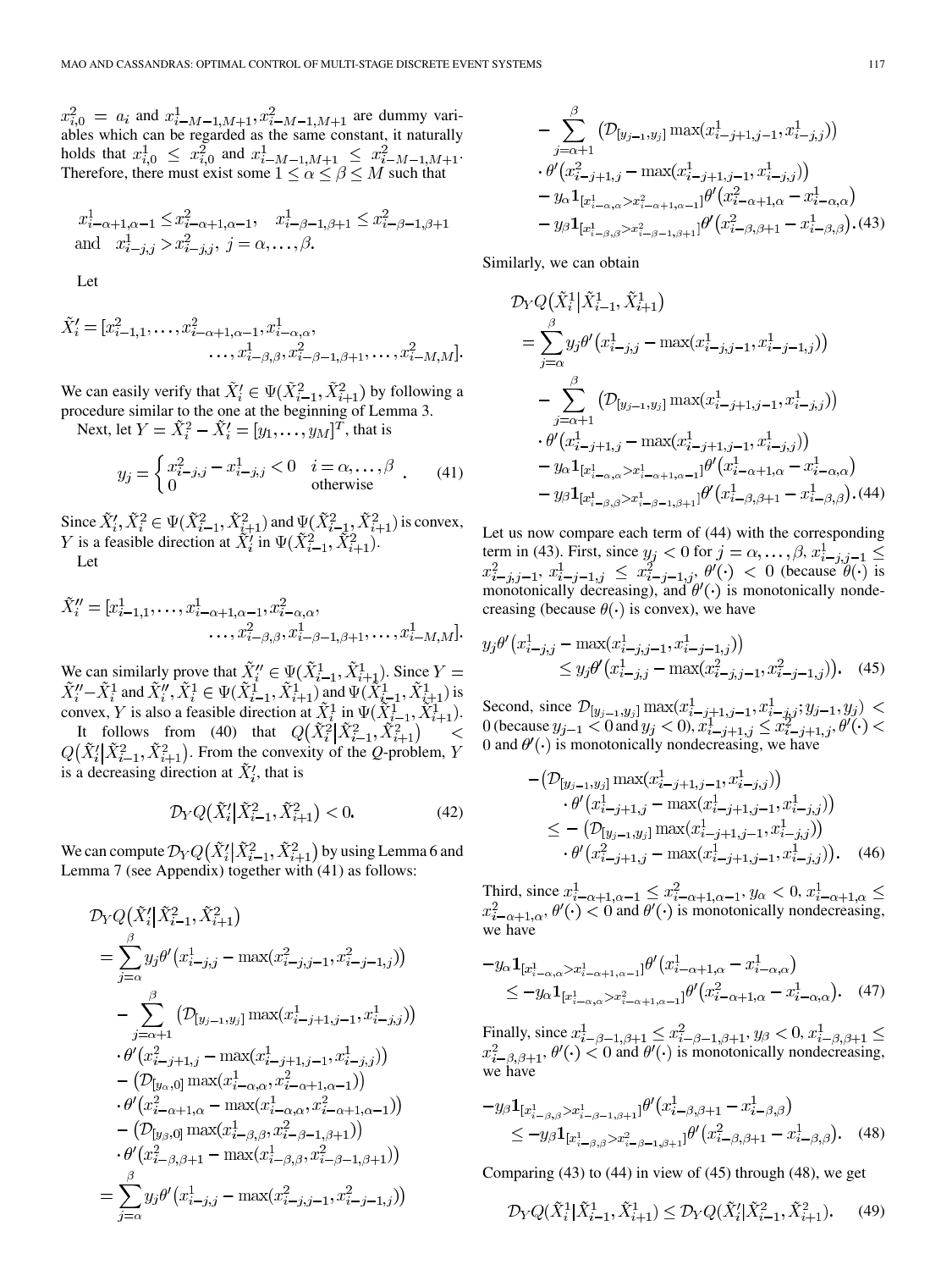Recalling (39) and the fact that Y is a feasible solution at  $\tilde{X}_i^1$  in  $\Psi(\tilde{X}_{i-1}^1, \tilde{X}_{i+1}^1)$ , it follows that

$$
\mathcal{D}_Y Q(\tilde{X}_{i}^1 | \tilde{X}_{i-1}^1, \tilde{X}_{i+1}^1) \geq 0.
$$

Combining this inequality with (49), we get

$$
\mathcal{D}_Y Q(\tilde{X}_i'|\tilde{X}_{i-1}^2,\tilde{X}_{i+1}^2) \geq 0
$$

, which contradicts (42) and completes the proof.

Before getting to the main convergence result regarding the sequence  $\{X^k\}$ , we establish one more monotonicity property which applies to the sequence  $\{\Delta^k\}, k = 1, 2, \dots$ 

*Lemma 5:* The sequence  $\{\Delta^k\}, k = 1, 2, \dots$ , is monotonically nonincreasing.

*Proof:* We use an induction argument over  $k = 1, 2, \dots$  For , recall the initial condition  $\Delta_i^1 = D$  for  $j = 1, \ldots, M$ . Thus,  $\Delta_i^2$  must be no larger than  $\Delta_i^1$  for  $j = 1, ..., M$ , that is,  $\Delta^1 \geq \Delta^2$ . Assume that  $\Delta^n \geq \Delta^{n+1}$ . Next, we prove that .

Since  $\Delta^n \geq \Delta^{n+1}$ , we have  $\Delta^n_i \geq \Delta^{n+1}_i$  for all . Beginning with stage 1, since  $X_0^n = X_0^{n+1} = A$ , and (26) holds for  $X_1^n$ ,  $X_1^{n+1}$ , we have based on Lemma 3. Then, proceeding to stage 2, from ,  $\Delta_2^n \geq \Delta_2^{n+1}$  and (26) for  $X_2^n, X_2^{n+1}$ , we can similarly apply Lemma 3 to get  $X_2^n \geq X_2^{n+1}$ . Repeating this process over all stages  $j = 1, ..., M$ , we finally have  $X^n \geq$  $X^{n+1}$ .

Recalling (19), we have  $X^n = \mathcal{T}(X^n)$ , and since  $X^n \geq X^{n+1}$  it follows that  $X_i^n \geq X_i^{n+1}$  for  $1, \ldots, N + M + 1$ . Combining this with (27) and applying Lemma 4, we get  $\Delta_i^{n+1} \geq \Delta_i^{n+2}$  for  $i = 2, \ldots, N + M$ , that is,  $\Delta^{n+1} \geq \Delta^{n+2}$ . Finally, since  $\Delta^{n+1} = \mathcal{T}^{-1}(\Delta^{n+1})$  and , we have  $\Delta^{n+1} \geq \Delta^{n+2}$  which completes the proof.

*Theorem 3:* The sequence  $\{X^k\}, k = 1, 2, \dots$ , is monotonically nonincreasing and

$$
\lim_{k \to \infty} X^k = X^*.
$$

*Proof:* For convenience, we divide the proof into three parts. First, we prove the inequality  $X^k \geq \Delta^k \geq X^{k+1}$  for all  $k = 1, 2, \dots$  Next, we show that  $X^k \geq X^*$  for all  $k = 1, 2, \dots$ where  $X^*$  is the solution of the original multi-stage problem. Combining these two results, we finally complete the convergence proof.

*Part 1:* We will prove the inequality below for all  $k \geq 1$ 

$$
X^k \ge \Delta^{k+1} \ge X^{k+1}.\tag{50}
$$

Since  $X_i^{k+1} \in \Phi(X_{i-1}^{k+1}, \Delta_i^{k+1})$  in (9) for  $j = 1, ..., M$ , we immediately get  $\Delta^{k+1} \ge X^{k+1}$ . Thus, it remains to prove that , or equivalently  $X_i^k \geq \Delta_i^{k+1}$  for . We can prove  $X_i^k \geq \Delta_i^{k+1}$ , that is, recalling (17),  $\delta_{i-j,j}^{k+1}$  for  $j=1,\ldots,M$ , by the following inductive argument over j. Since  $x_{i,0}^k = \delta_{i,0}^{k+1} = a_i$ , the inequality obviously holds for  $j = 0$ . If we can prove that, for  $j \ge 1$ 

$$
x_{i-j+1,j-1}^k \ge \delta_{i-j+1,j-1}^{k+1} \Longrightarrow x_{i-j,j}^k \ge \delta_{i-j,j}^{k+1}
$$
 (51)

then we can conclude  $\tilde{X}_i^k \geq \tilde{\Delta}_i^k$ . In what follows, we establish (51). Looking at  $x_{i-j,j}^k$ , there are two possible cases: *(i)*  $\delta_{i-j,j}^k =$ and *(ii)*  $\delta_{i-i,j}^k > x_{i-i,j}^k$ .

For case *(i)*, from Lemma 5, we have  $\delta_{i-i,j}^k \geq \delta_{i-i,j}^{k+1}$ . Combining this with  $\delta_{i-i,j}^k = x_{i-i,j}^k$ , we have  $x_{i-i,j}^k \geq \delta_{i-i,j}^{k+1}$  as desired.

For case *(ii)*, let  $Y = [y_1, \dots, y_N]^T$  such that  $y_n = \begin{cases} 1 & n = i - j \\ 0 & \text{otherwise} \end{cases}$ .

We can compute  $\mathcal{D}_Y L(X_i^k)$  using Lemma 6 and Lemma 7 (see Appendix) as follows:

$$
\mathcal{D}_{Y}L(X_{j}^{k}) = \theta'(x_{i-j,j}^{k} - \max(x_{i-j-1,j}^{k}, x_{i-j,j-1}^{k})) - \mathbf{1}_{[x_{i-j,j}^{k} \ge x_{i-j+1,j-1}^{k}]} \theta'(x_{i-j+1,j}^{k} - x_{i-j,j}^{k}). \quad (52)
$$

Since  $\delta_{i-i,j}^k > x_{i-j,j}^k$ , the direction Y is feasible in . Then, from (27), we have

$$
\mathcal{D}_Y L(X_j^k) \ge 0. \tag{53}
$$

Now let  $Y' = [y'_1, ..., y'_M]^T$  and

$$
\tilde{\Delta}'_i = [\delta^{k+1}_{i-1,1}, \dots, \delta^{k+1}_{i-j+1,j-1}, x^k_{i-j,j}, \delta^{k+1}_{i-j-1,j+1}, \dots, \delta^{k+1}_{i-M,M}]^T
$$

such that

$$
y'_n = \begin{cases} 1 & n = j \\ 0 & \text{otherwise} \end{cases} . \tag{54}
$$

We can similarly obtain  $\mathcal{D}_{Y'}Q(\tilde{\Delta}'_i|\tilde{X}^k_{i-1}, \tilde{X}^k_{i+1})$  using Lemma 6 and Lemma 7 (see Appendix):

$$
\mathcal{D}_{Y'}Q(\tilde{\Delta}'_{i}|\tilde{X}_{i-1}^k, \tilde{X}_{i+1}^k) \n= \theta'(x_{i-j,j}^k - \max(x_{i-j-1,j}^k, x_{i-j,j-1}^k)) \n- \mathbf{1}_{[x_{i-j,j}^k \ge \delta_{i-j+1,j-1}^{k+1}]} \theta'(x_{i-j+1,j}^k - x_{i-j,j}^k) \n- \mathbf{1}_{[x_{i-j,j}^k \ge \delta_{i-j-1,j+1}^{k+1}]} \theta'(x_{i-j,j+1}^k - x_{i-j,j}^k).
$$
\n(55)

Since we have already established the first inequality in (51), we know that  $x_{i-j+1,j-1}^k \geq \delta_{i-j+1,j-1}^{k+1}$  which implies that

$$
\mathbf{1}_{[x_{i-j,j}^k\geq\delta_{i-j+1,j-1}^{k+1}]} \geq \mathbf{1}_{[x_{i-j,j}^k\geq x_{i-j+1,j-1}^k]}
$$

and since  $\theta'(\cdot) < 0$  (because  $\theta(\cdot)$  is monotonically decreasing), we have

$$
-1_{[x_{i-j,j}^k \ge \delta_{i-j+1,j-1}^{k+1}]} \theta'(x_{i-j+1,j}^k - x_{i-j,j}^k)
$$
  
\n
$$
\ge -1_{[x_{i-j,j}^k \ge x_{i-j+1,j-1}^k]} \theta'(x_{i-j+1,j}^k - x_{i-j,j}^k).
$$
 (56)

Combining (52) through (56) and the fact that  $\theta'(\cdot) < 0$ , we have for  $y > 0$ :

$$
\mathcal{D}_{Y'}Q(\tilde{\Delta}'_i|\tilde{X}_{i-1}^k, \tilde{X}_{i+1}^k) \n\geq \mathcal{D}_YL(X_j^k) - \mathbf{1}_{[x_{i-j,j}^k \geq \delta_{i-j-1,j+1}^{k+1}]} \theta'(x_{i-j,j+1}^k - x_{i-j,j}^k) \n\geq -\mathbf{1}_{[x_{i-j,j}^k \geq \delta_{i-j-1,j+1}^{k+1}]} \theta'(x_{i-j,j+1}^k - x_{i-j,j}^k) \geq 0.
$$
\n(57)

It follows from  $(57)$  that  $Y'$  is not a decreasing direction at  $\tilde{\Delta}'_i$  when minimizing  $Q(\tilde{X}_i | \tilde{X}_{i-1}^k, \tilde{X}_{i+1}^k)$ . Recalling (27) and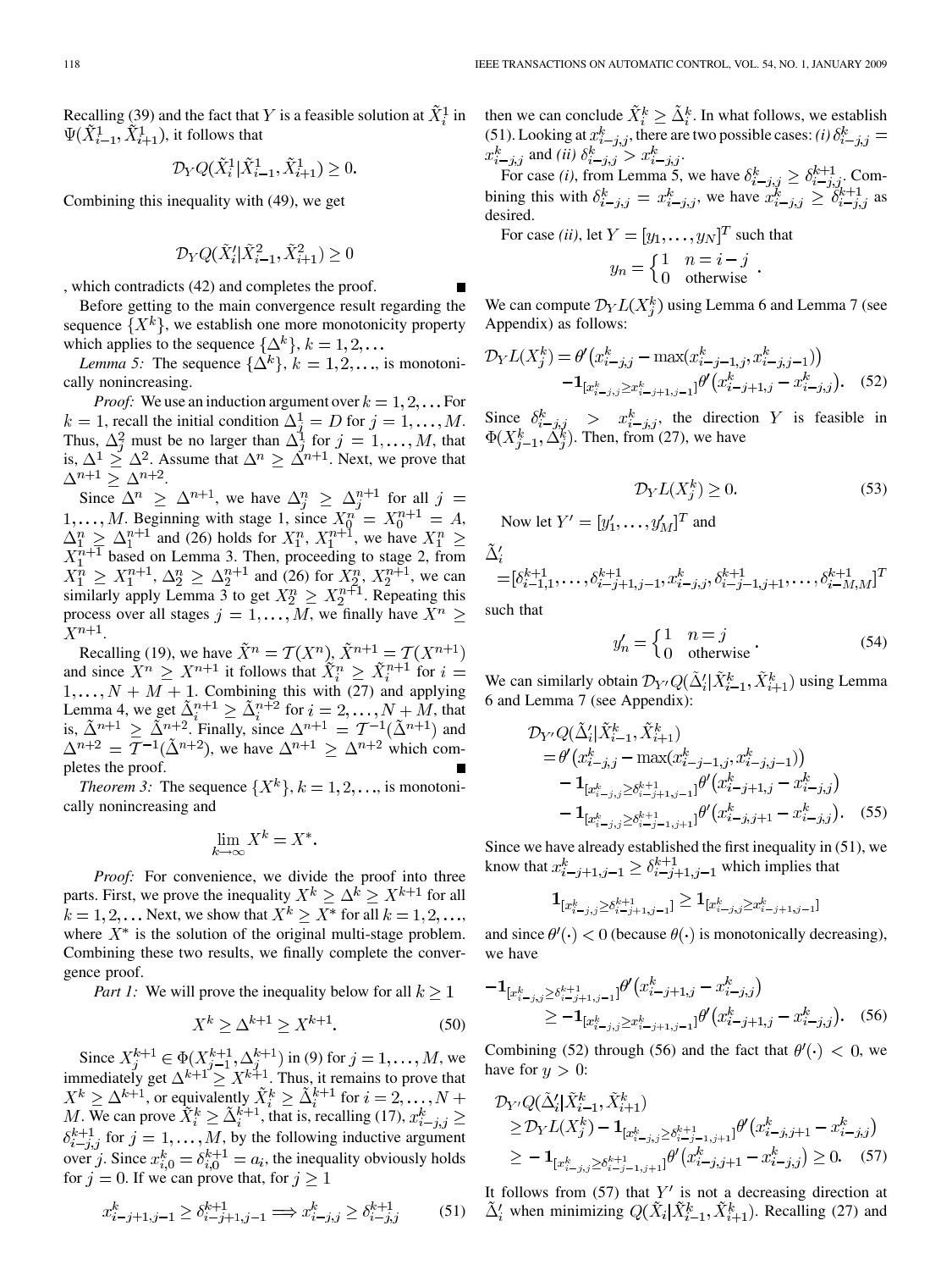the convexity of the Q-problem,  $\Delta_i^{k+1}$  cannot be obtained by searching along the direction Y', that is,  $\Delta_i^{k+1} \neq \Delta_i' + \alpha Y'$  for any  $\alpha > 0$ . By the definition of Y' in (54), this implies that

$$
\delta^{k+1}_{i-j,j} \neq x^k_{i-j,j} + \alpha, \quad \forall \alpha > 0
$$

that is,  $x_{i-i,i}^k \geq \delta_{i-i,i}^{k+1}$ , which completes the proof of (51) and, hence, the proof of (50).

*Part 2:* We will now prove the inequalities below for  $k > 1$ 

$$
\Delta^k \ge X^* \text{ and } X^k \ge X^*, \text{ for } k = 1, 2, \dots \tag{58}
$$

We will use an induction argument over  $k = 1, 2, \dots$  We begin with  $k = 1$ . Since  $\Delta_i^1 = D$  and  $D \ge X_i^*$  for  $j = 1, \ldots, M$ , it follows that  $\Delta_i^1 \geq X_i^*$  for  $j = 1, ..., M$ , that is,  $\Delta^1 \geq X^*$ . Let  $\Delta = X^*$  and recall Theorem 1, based on which we have

$$
X_j^* = \arg\min_{X_j \in \Phi(X_{j-1}^*, \Delta_j)} L(X_j | X_{j-1}^*), \text{ for } j = 1, ..., M.
$$
\n(59)

Recall that  $X_0^1 = X_0^* = A$ . Using  $\Delta_1^1 \ge \Delta_1 = X_1^*$ , (59) and (26), we can apply Lemma 3 to get  $X_1^1 \ge X_1^*$ . Then, proceeding to stage 2, from  $X_1^1 \ge X_1^*, \Delta_2^1 \ge \Delta_2 = X_2^*,$  (59) and (26), we can similarly obtain  $X_2^1 \ge X_2^*$  from Lemma 3. Repeating the process above over all stages  $j = 1, \ldots, M$ , we can finally obtain  $X_i^1 \ge X_i^*$  for  $j = 1, \ldots, M$ , that is,  $X^1 \ge X^*$ .

Next, assume that  $\Delta^n \geq X^*$  and  $X^n \geq X^*$ . We shall prove that  $\Delta^{n+1} \ge X^*$  and  $X^{n+1} \ge X^*$ . From Theorem 2, we know for  $i = 2, ..., N + M$  that

$$
\tilde{X}_i^* = \arg\min_{\tilde{X}_i \in \Psi(\tilde{X}_{i-1}^*, \tilde{X}_{i+1}^*)} Q(\tilde{X}_i | \tilde{X}_{i-1}^*, \tilde{X}_{i+1}^*). \tag{60}
$$

Since  $X^n \geq X^*$ , or equivalently from (19)  $\tilde{X}_i^n \geq \tilde{X}_i^*$  for  $i = 1, \ldots, N + M + 1$ , and since (27) holds, we can apply Lemma 4 to get  $\tilde{\Delta}_i^{n+1} \geq \tilde{X}_i^*$  for  $i = 2, ..., N + M$ , that is,  $\Delta^{n+1} \geq X^*$ . Since  $\Delta = X^*$ , we have  $\Delta^{n+1} \geq \Delta$ . Similar to the process above, we start with stage 1 and apply Lemma 3 with  $X_0^{n+1} = X_0^* = A$ ,  $\Delta_1^{n+1} \ge \Delta_1$ , (59) and (26), to obtain  $X_1^{n+1} \ge X_1^*$ . Then, repeating the process over all stages , we finally get  $X_i^{n+1} \ge X_i^*$  for all  $j = 1, \ldots, M$ , that is,  $X^{n+1} \geq X^*$ .

*Part 3:* We now finally prove that

$$
X^k \to X^* \quad \text{as } k \to \infty. \tag{61}
$$

Let  $W^{2k-1} = \Delta^k$  and  $W^{2k} = X^k$ . In view of (50),  $\{W^k\}$  is a monotonically nonincreasing sequence. Combining it with (58),  $\{W^k\}$  must converge to some vector  $X'$  such that  $X' \geq X^*$  as  $k \to \infty$ , that is

$$
W^k \to X' \quad \text{as } k \to \infty. \tag{62}
$$

Let  $\tilde{W}^{2k+1} = \mathcal{T}(W^{2k+1}) = \mathcal{T}(\Delta^{k+1})$  and  $\tilde{W}^{2k} =$  $T(W^{2k})$  =  $T(X^k)$ . Then, from (27), we have for  $i=2,\ldots,N+M$  that

$$
W_i^{2k+1} = \arg\min_{\tilde{X}_i \in \Psi(\tilde{W}_{i-1}^{2k}, \tilde{W}_{i+1}^{2k})} Q(\tilde{X}_i | \tilde{W}_{i-1}^{2k}, \tilde{W}_{i+1}^{2k}).
$$

TABLE I VIRTUAL DEADLINE ALGORITHM Step 1:  $k = 1, \Delta_i^k = D$ , for  $j = 1, ..., M$ ; **Step 2:**  $X_0^k = A$ ,  $X_j^k = \arg \min_{X_j \in \Phi(X_{j-1}^k, \Delta_j^k)} L(X_j | X_{j-1}^k)$ , for  $j = 1, ..., M$ ; and  $\tilde{X}^k = \mathcal{T}(X^k)$ ;  $\tilde{\Delta}_i^{k+1}=\arg\min_{\tilde{X}_i\in\Psi(\tilde{X}_{i-1}^k,\tilde{X}_{i+1}^k)}Q(\tilde{X}_i|\tilde{X}_{i-1}^k,\tilde{X}_{i+1}^k)\text{, for }$ Step 3:  $i = 2, ..., N + M$ ; and  $\Delta^{k+1} = \mathcal{T}^{-1}(\tilde{\Delta}^{k+1})$ ; if  $||X^k - X^{k-1}|| > \epsilon$ , then  $k = k + 1$  and Goto Step 2; Step 4: Step 5:  $X^* = X^k$ .

Combining this with (62), we get for  $i = 2, ..., N + M$  that

$$
\tilde{X}'_i = \arg\min_{\tilde{X}_i \in \Psi(\tilde{X}'_{i-1}, \tilde{X}'_{i+1})} Q(\tilde{X}_i | \tilde{X}'_{i-1}, \tilde{X}'_{i+1}).
$$
 (63)

Using (63) and Theorem 2, it follows that  $X_i' = X_i^*$  for , or equivalently from  $(19)X' = X^*$ . It then follows from (62) that the sequence  $\{W^k\}$  monotonically converges to  $X^*$ . Since  $\{X^k\}$  is a subsequence of  $\{W^k\}$ , (61) indeed holds.

## V. VIRTUAL DEADLINE ALGORITHM

Based on the analysis above, the Virtual Deadline Algorithm (VDA) in Table I is a direct implementation of the sequence construction in (26)–(27) also illustrated in Fig. 3. The VDA provides a computationally efficient way to obtain  $X^*$  by exploiting the fact that each single-stage problem in Step 2 can be very efficiently solved with the CTDA in [20] (or its generalized version GCTDA [21]), while solving each *Q*-problem in Step 3, an  $M$ -dimensional convex optimization problem, is a relatively simple task. Theorem 3 guarantees that the VDA provides some  $X^k$  arbitrarily close to the global optimum of our original problem.

Moreover, the VDA can be further improved. Although each  $M$ -dimensional convex optimization problem in Step 3 is quite easy to solve, there are  $N + M - 1$  such problems we need to solve in each iteration, a considerable effort, especially when  $N$ is very large. Proposition 4 below provides us a way to reduce the number of these problems by utilizing an optimality property of the single-stage problem, which reduces it to a simple procedure of identifying "critical tasks." As in [20] and [21], a "critical task" is defined as some task  $i$  such that

$$
\theta'(s_i) \neq \theta'(s_{i+1})
$$
 or  $x_i < a_{i+1}$ 

where  $s_i = x_i - \max(x_{i-1}, a_i)$  and  $a_i$  is the arrival time of task  $i$ .

*Proposition 4:* If task  $i - j$  is not a critical task when solving the single-stage problem (8) for all  $j = 1, \ldots, M$  in the kth iteration, then  $\tilde{\Delta}_i^{k+1} = \tilde{X}_i^k$ .

*Proof:* Since, by assumption, task  $i - j$  is not critical when solving the single stage problem (8) for all  $j = 1, ..., M$  in the  $k$ th iteration, then, from the definition of a critical task above, we have for all  $j = 1, ..., M$  that

$$
\theta'(s_{i-j,j}^k) = \theta'(s_{i-j+1,j}^k) \quad \text{and} \quad x_{i-j,j}^k \ge x_{i-j+1,j-1}^k \tag{64}
$$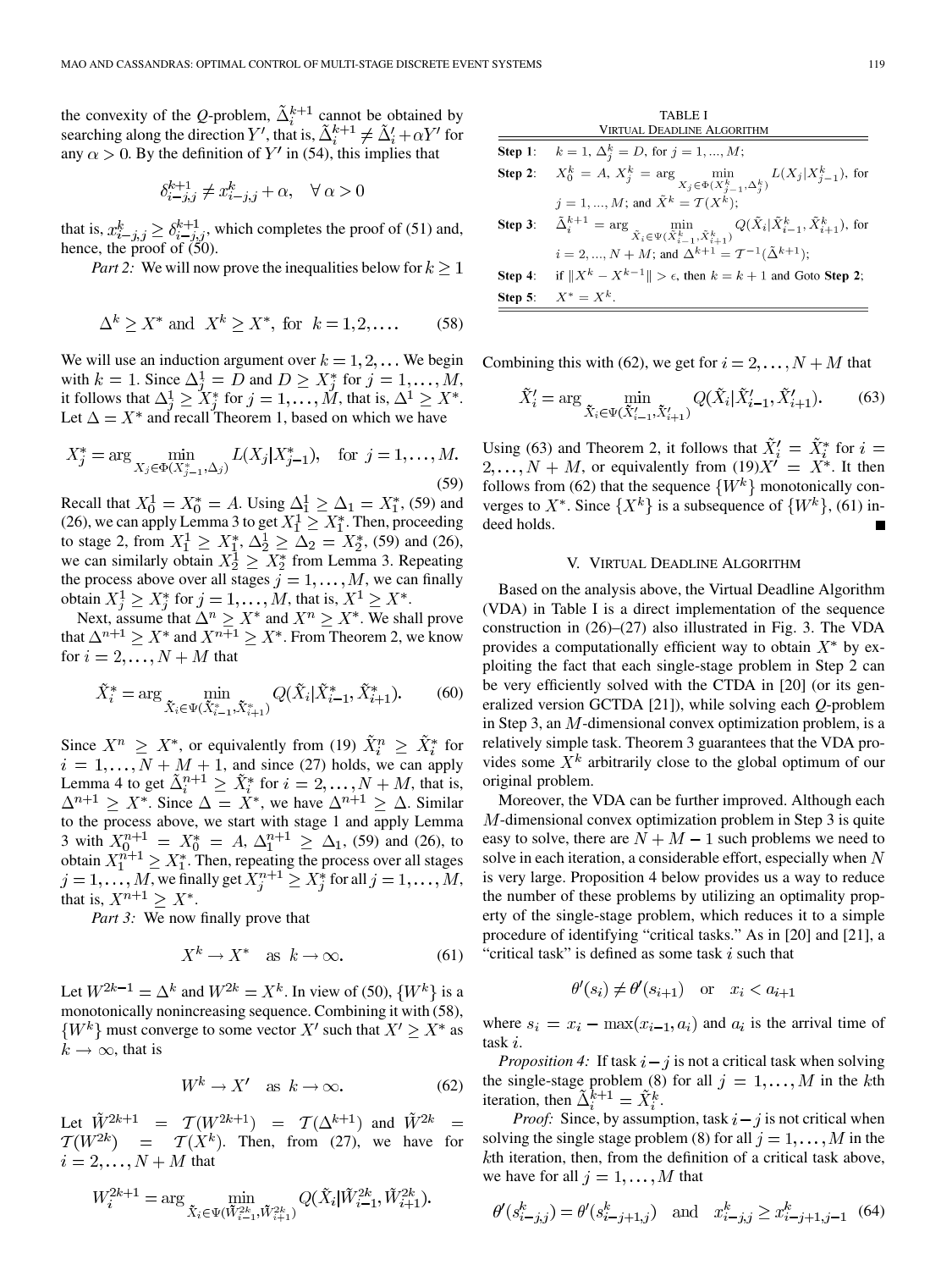where  $s_{i-i,j}^k = x_{i-i,j}^k - \max(x_{i-i-1,j}^k, x_{i-i,j-1}^k)$  and is the departure time of task  $i - j$  from stage  $j - 1$  and regarded as the arrival time of task  $i - j$  at stage j.

Proceeding by contradiction, assume that  $\Delta_i^{k+1} \neq X_i^k$ . Let . From (27), we have

$$
\mathcal{D}_{\tilde{Y}_i} Q(\tilde{X}_i^k | \tilde{X}_{i-1}^k, \tilde{X}_{i+1}^k) < 0. \tag{65}
$$

Since  $x_{i-i,j}^k \geq x_{i-j+1,j-1}^k, j = 1, ..., M$  in (64), we can compute  $\mathcal{D}_{\tilde{Y}} Q(X_i^k | X_{i-1}^k, X_{i+1}^k)$  using Lemmas 6 and 7 in the Appendix as

$$
\mathcal{D}_{\tilde{Y}_i} Q(\tilde{X}_i^k | \tilde{X}_{i-1}^k, \tilde{X}_{i+1}^k) \n= \sum_{j=1}^M \left( y_{i-j,j} \theta'(s_{i-j,j}^k) - f(y_{i-j,j}) \theta'(s_{i-j+1,j}^k) \right)
$$
\n(66)

where

$$
f(y_{i-j,j}) = y_{i-j,j} \mathbf{1}_{[x_{i-j,j}^k > x_{i-j+1,j-1}^k]}
$$
  
+ max $(y_{i-j,j}, y_{i-j+1,j-1}) \mathbf{1}_{[x_{i-j,j}^k = x_{i-j+1,j-1}^k]}$ 

Using Part 1 in Theorem 3, we have  $\tilde{\Delta}_i^{k+1} \leq \tilde{X}_i^k$ , which implies that  $\tilde{Y}_i \leq 0$ . Combining this with the definition of  $f(y_{i-j,j})$ , we have

$$
f(y_{i-j,j}) \ge y_{i-j,j}.\tag{67}
$$

Since  $\theta(\cdot)$  is monotonically decreasing,  $\theta'(\cdot) < 0$ . Moreover,  $\theta'(s_{i-j,j}^k) = \theta'(s_{i-j+1,j}^k), j = 1, ..., M$  in (64), which implies that

$$
\theta'(s_{i-j,j}^k) = \theta'(s_{i-j+1,j}^k) < 0. \tag{68}
$$

Using  $(67)$  and  $(68)$ , we have

$$
f(y_{i-j,j})\theta'(s_{i-j+1,j}^k) \le y_{i-j,j}\theta'(s_{i-j,j}^k)
$$

that is

$$
y_{i-j,j}\theta'(s_{i-j,j}^k) - f(y_{i-j,j})\theta'(s_{i-j+1,j}^k) \ge 0.
$$

Combining this with (66), we get

$$
\mathcal{D}_{\tilde{Y}_i} Q(\tilde{X}_i^k | \tilde{X}_{i-1}^k, \tilde{X}_{i+1}^k) \ge 0
$$

which contradicts (65) and completes the proof.

Based on Proposition 4, we only need to solve those *Q*-problems that involve critical tasks. Qualitatively, looser deadlines cause fewer critical tasks, which results in fewer *Q*-problems we need to solve. In the extreme case that all tasks share a common arrival time, deadline, and number of operations, we only need to solve  $2M - 2Q$ -problems in each iteration, independent of  $N$ . Furthermore, even if the condition in Proposition 4 can not be satisfied when solving (27),  $\tilde{X}_i^k$  can still be used as a very good initial point because it is feasible and close to the optimal solution  $\Delta_i^{k+1}$ .



Fig. 4. Optimal sample path obtained by the VDA.

To make this improvement, we need to exploit and store the index of critical tasks when solving  $M$  single stage problems in Step 2. Since the CTDA solves the single-stage problem by identifying critical tasks, the only extra effort made in Step 2 is only to store their indices. Then, in Step 3, we only need to introduce a check to determine whether the *Q*-problem involves critical tasks or not. If so, we solve it by using  $\tilde{X}_i^k$  as the initial point; otherwise, we directly set  $\tilde{\Delta}_i^{k+1} = \tilde{X}_i^k$ . Therefore, the overhead involved is minor and can drastically reduce the complexity of Step 3.

## VI. NUMERICAL RESULTS

#### *A. Example*

 $\theta$ 

We have applied the VDA to a 3-stage system with  $N = 8$ , arrival time vector  $A = [1 2 4 6 7 8 9 12]^T$  and deadline vector  $D = [20 22 24 26 29 31 33 38]^T$ . Each task *i* is characterized by a number of operations  $\mu_{i,j}$  at stage j with corresponding vectors  $\mu_1 = [1 \ 3 \ 1 \ 4 \ 3 \ 3 \ 1 \ 3]^T$ ,  $\mu_2 = [2 \ 3 \ 1 \ 1 \ 1 \ 3 \ 2 \ 3]^T$ ,  $\mu_3 = [2 1 3 2 4 2 5 2]^T$ . The cost functions are

$$
i,j(s_{i,j}) = k_j \cdot \frac{\mu_{i,j}}{\left(\frac{s_{i,j}}{\mu_{i,j}} + 0.001\right)}
$$

where  $[k_1 \, k_2 \, k_3] = [3 \, 2 \, 4]$ . The termination condition in step 4 of the VDA is set so that

$$
\sum_{j=1}^{M} \frac{\left\| \Delta_j^{k+1} - \Delta_j^k \right\|}{M} = \sum_{j=1}^{M} \sum_{i=1}^{N} \frac{\frac{(\delta_{i,j}^k - \delta_{i,j}^{k+1})}{N}}{M} < \epsilon = 0.001.
$$

The optimal sample path obtained by the VDA is shown in Fig. 4, plotting the number of tasks in each stage as a function of time. Fig. 5 shows the optimal processing rates, where the length of a block is the service time of the corresponding task and the block label is its number of operations.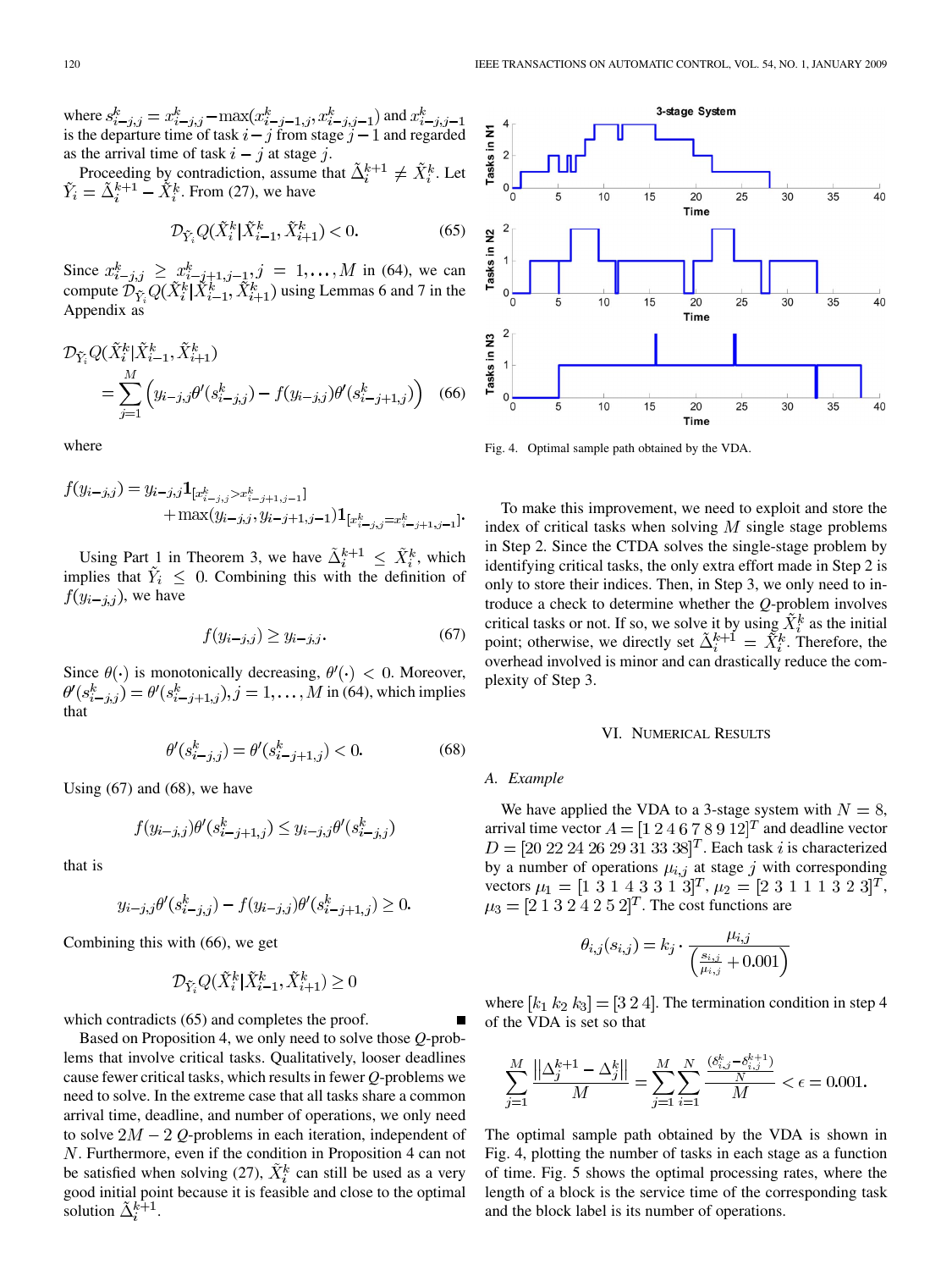

Fig. 5. Optimal processing rate obtained by the VDA.



Fig. 6. VDA versus CVX.

#### *B. Complexity*

We proceed to a more complicated example with  $M = 5$  and test the complexity of the VDA in terms of CPU time compared to CVX, an efficient convex programming solver [13]. In these tests, the VDA was programmed using Matlab 7.0 on an Intel Pentium4 3.06 GHz, 1.0 GB RAM machine. We tested cases where  $N$  varied from 1000 to 4500 in increments of 500. We randomly generated 20 samples for each  $N$ . For each case, we recorded the elapsed CPU time when both reached the same precision, finally averaging them to obtain the corresponding performance.

Fig. 6 shows the average CPU time (in seconds) as a function of the number of tasks  $N$ , where the dash and solid lines represent the results of CVX and VDA respectively. We observe that the VDA's complexity scales with  $N$  while CVX does not possess this property. This is because the VDA only needs to solve an M-dimensional ( $M = 5$  in this example) convex optimization problem no matter what  $N$  is and the CTDA (utilized in the VDA) also scales with  $N$ . Furthermore, CVX could not guarantee finding a solution in this example (i.e., its obtained solution may be "NaN" for some sample paths) when  $N$  increases to 3000 and beyond, while the VDA can always derive the optimal solution because of the robustness of the CTDA and the M-dimensional convex programming solver.

### VII. CONCLUSION

As pointed out in the Introduction, it is difficult to extend optimal control problems for DES with real-time constraints from a single stage to  $M \geq 2$  stages. We have derived two optimality properties that lead to the idea of introducing "virtual" deadlines at stage  $1, \ldots, M-1$ , and then solving partially decoupled single-stage problems whose solutions are known to be efficiently obtained. Based on this idea, we have shown that a sequence of solutions to simpler problems converges to the global optimum of the original problem and have developed an iterative Virtual Deadline Algorithm (VDA) implementing this approach. In practice, task arrival times may not be known at the time problem (5) needs to be solved, in which case one must proceed by repeatedly solving the problem as new arrival information is obtained, by estimating future arrivals, or by relying on stochastic optimization techniques making use of distributional information regarding the arrival process. Our ongoing work is focusing on such cases, while also exploring generalizations of the system setting to arbitrary networks rather than the serial multi-stage case considered in this paper.

#### **APPENDIX**

*Theorem 4.3.2 in [11]:* Let  $f$  be a convex function,  $S$  be a convex set and  $x^0 \in int(dom(f))$  be a feasible point. Then  $x^0$ is a (global) minimum point of the problem  $(P_c)$  if and only if the following condition hold:

$$
f'(x^0, y) \ge 0, \quad \forall y \in T(S, x^0).
$$

*Remark:*  $dom(f)$  denotes the domain of function f and  $int(dom(f))$  is the set of interior points of  $dom(f)$ . Problem  $P_c$  is the convex nonlinear programming problem:

$$
\min_{x \in S} f(x)
$$

where S is a convex set and  $f(x)$  is a convex function with respect to x.  $f'(x^0, y)$  is the directional derivative of the function f at  $x^0$  along the direction y, which is equivalent to  $\mathcal{D}_y f(x)$  defined in this paper.  $T(S, x^0)$  represents a cone defined below:

$$
T(S, x^0) = \left\{ y \in \mathbb{R}^n \mid \exists \{t^k\} \subset \mathbb{R}^+, \exists \{x^k\} \subset S
$$

$$
\vdots \lim_{k \to +\infty} t^k = 0, \lim_{k \to +\infty} \frac{x^k - x^0}{t^k} = y \right\}
$$

which can be equivalently regarded as the set of feasible directions at  $x^0$  in the convex optimization problems (6) and (15) because their feasible sets are polyhedral.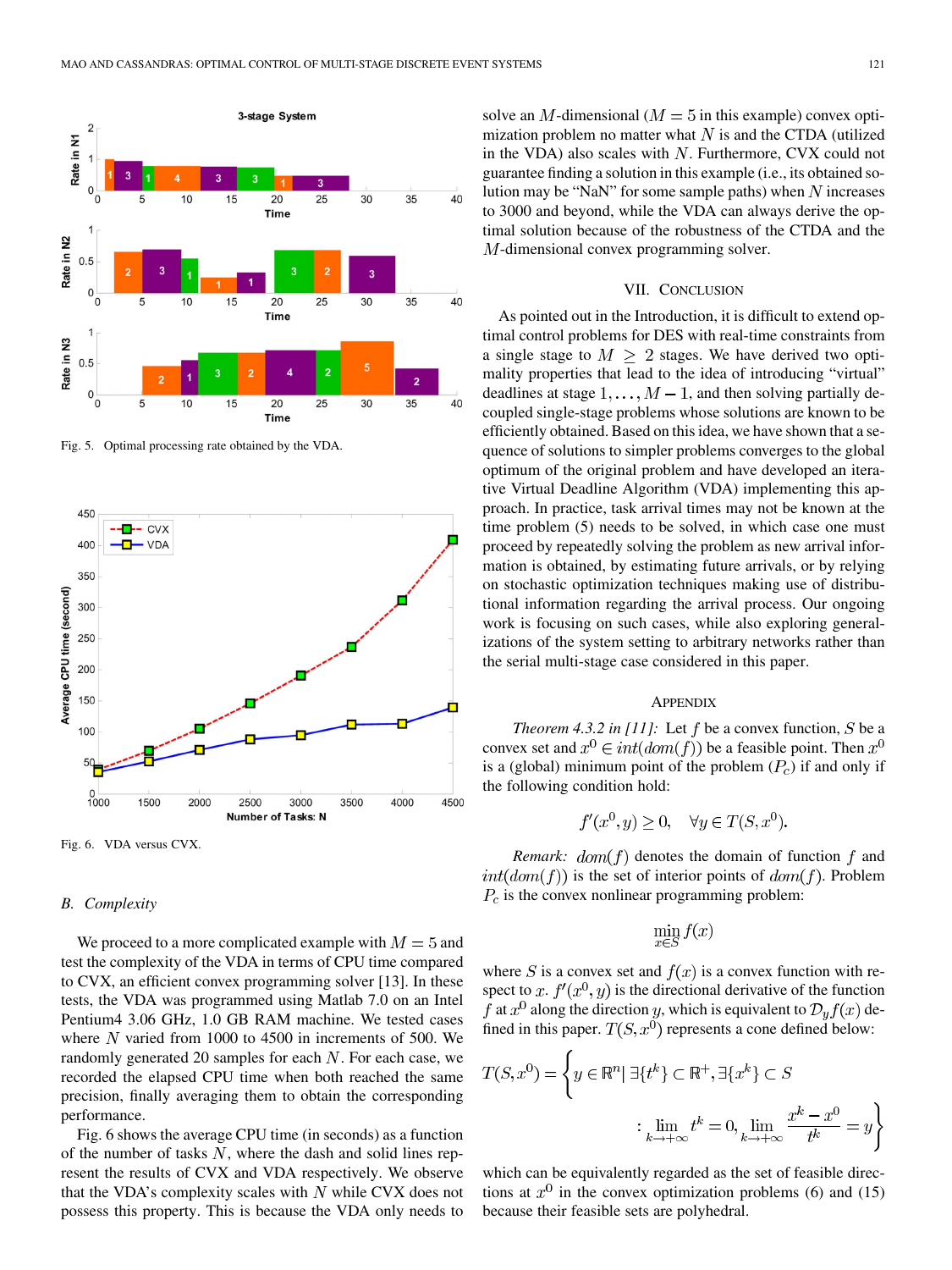*Lemma 6:* Let  $h(x) = f(g(x))$ , where  $f(\cdot)$  and  $g(\cdot)$  are scalar functions,  $f(\cdot)$  is differentiable and  $g(\cdot)$  is continuous. Then it holds for any feasible direction  $y$  that

$$
\mathcal{D}_y h(x) = \mathcal{D}_y g(x) f'(x).
$$

*Proof:* By the definition of the directional derivative [3], we have

$$
\mathcal{D}_y h(x) = \lim_{\alpha \downarrow 0} \frac{h(x + \alpha y) - h(x)}{\alpha}
$$

$$
\mathcal{D}_y g(x) = \lim_{\alpha \downarrow 0} \frac{g(x + \alpha y) - g(x)}{\alpha}.
$$
(69)

Let  $H(\alpha) = h(x + \alpha y)$ ,  $G(\alpha) = q(x + \alpha y)$ ,  $H^+(\alpha)$  and let  $G^{\dagger}(\alpha)$  denote the right derivative of  $H(\alpha)$  and  $G(\alpha)$  respectively. Using (69), we can easily verify that

$$
H^{+}(0) = \lim_{\delta \downarrow 0} \frac{H(\delta) - H(0)}{\delta} = \mathcal{D}_{y} h(x)
$$

$$
G^{+}(0) = \lim_{\delta \downarrow 0} \frac{G(\delta) - G(0)}{\delta} = \mathcal{D}_{y} g(x). \tag{70}
$$

By the definition of  $H(\alpha)$  and  $G(\alpha)$ , we have  $H(\alpha)$  =  $f(G(\alpha))$ . Since  $g(x)$  is continuous and y is a feasible direction, the right derivative  $G^+(0)$  always exists, which implies that

$$
G(\delta) - G(0) = \delta G^+(0) + \epsilon(\delta)\delta, \text{ where } \epsilon(\delta) \to 0 \text{ as } \delta \downarrow 0.
$$

Since  $f(\cdot)$  is differentiable, we have

$$
f(G(0) + \beta) - f(G(0)) = \beta f'(G(0)) + \eta(\beta)\beta,
$$

where  $\eta(\beta) \to 0$  as  $\beta \to 0$ . Then,

$$
f(G(\delta)) - f(G(0)) = f(G(0) + \delta G^+(0) + \epsilon(\delta)\delta) - f(G(0))
$$
  
=  $\beta_{\delta} f'(G(0)) + \eta(\beta_{\delta})\beta_{\delta}$ 

where  $\beta_{\delta} = \delta G^+(0) + \epsilon(\delta)\delta$ . Observe that as  $\delta \downarrow 0$ ,  $\beta_{\delta}/\delta \rightarrow$  $G^+(0)$  and  $\beta_{\delta} \to 0$ , thus  $\eta(\beta_{\delta}) \to 0$ . Therefore,

$$
H^{+}(0) = \lim_{\delta \downarrow 0} \frac{f(G(\delta)) - f(G(0))}{\delta}
$$
  
= 
$$
\lim_{\delta \downarrow 0} \frac{\beta_{\delta} f'(G(0)) + \eta(\beta_{\delta})\beta_{\delta}}{\delta} = G^{+}(0) f'(G(0)).
$$

Combining it with (70), we have  $\mathcal{D}_y h(x) = \mathcal{D}_y g(x) f'(g(x))$ . *Lemma 7:*

$$
\mathcal{D}_{[y_1,y_2]} \max(x_1,x_2)
$$
  
=  $y_1 \mathbf{1}_{[x_1>x_2]} + y_2 \mathbf{1}_{[x_1$ 

*Proof:* By the definition of directional derivative, we have

$$
\mathcal{D}_{[y_1, y_2]} \max(x_1, x_2)
$$
  
= 
$$
\lim_{\alpha \downarrow 0} \frac{\max(x_1 + \alpha y_1, x_2 + \alpha y_2) - \max(x_1, x_2)}{\alpha}
$$

There are three possible cases when computing  $\mathcal{D}_{[y_1,y_2]}$  $max(x_1, x_2)$ . *Case 1*:  $x_1 > x_2$ . There always exists some  $\epsilon > 0$ such that

$$
\max(x_1 + \alpha y_1, x_2 + \alpha y_2) = x_1 + \alpha y_1, \quad \forall 0 \le \alpha < \epsilon.
$$

Therefore

$$
\mathcal{D}_{[y_1, y_2]} \max(x_1, x_2) = \lim_{\alpha \downarrow 0} \frac{x_1 + \alpha y_1 - x_1}{\alpha} = y_1
$$

*Case 2*:  $x_1 < x_2$ . There always exists some  $\epsilon > 0$  such that

$$
\max(x_1 + \alpha y_1, x_2 + \alpha y_2) = x_2 + \alpha y_2, \quad \forall 0 \le \alpha < \epsilon.
$$

Therefore

$$
\mathcal{D}_{[y_1, y_2]} \max(x_1, x_2) = \lim_{\alpha \downarrow 0} \frac{x_2 + \alpha y_2 - x_2}{\alpha} = y_2
$$

*Case 3*:  $x_1 = x_2$ . It follows that:

$$
\max(x_1 + \alpha y_1, x_2 + \alpha y_2) = x_1 + \alpha \max(y_1, y_2), \quad \forall \alpha \ge 0.
$$

Therefore

$$
\mathcal{D}_{[y_1, y_2]} \max(x_1, x_2) = \lim_{\alpha \downarrow 0} \frac{x_1 + \alpha \max(y_1, y_2) - x_1}{\alpha} \n= \max(y_1, y_2).
$$

Combining these three cases, the lemma immediately follows.

#### **REFERENCES**

- [1] H. Aydin, R. Melhem, D. Mossé, and P. Mejia-Alvarez, "Power-aware scheduling for periodic real-time tasks," *IEEE Trans. Computers*, vol. 53, no. 5, pp. 584–600, May 2004.
- [2] F. Baccelli, G. Cohen, G. J. Olsder, and J. P. Quadrat*, Synchronization and linearity: An Algebra for Discrete Event Systems*. New York: Wiley, 1992.
- [3] D. P. Bertsekas*, Nonlinear Programming*, Second ed. Belmont, MA: Athena Scientific, 1999.
- [4] C. G. Cassandras, Q. Liu, K. Gokbayrak, and D. L. Pepyne, "Optimal control of a two-stage hybrid manufacturing system model," in *Proc. 38th IEEE Conf. Decision Control*, 1999, pp. 450–455.
- [5] Y. C. Cho, C. G. Cassandras, and D. L. Pepyne, "Forward decomposition algorithms for optimal control of a class of hybrid systems," *Int. J. Robust Nonlin. Control*, vol. 11, no. 5, pp. 497–513, 2001.
- [6] G. Cohen, S. Gaubert, and J. P. Quadrat, "From first to second-order theory of linear discrete event systems," in *Proc. 1st IFAC World Congress*, Sydney, Australia, Jul. 1993, pp. 18–23.
- [7] R. Cunninghame-Green*, Minimax Algebra*. Berlin, Germany: Springer, 1979.
- [8] P. Declerck, "Estimation, prediction and control in (max, +) systems," in *Proc. 1st IFAC Symp. Syst. Struct. Control, Workshop Max-Plus Algebras*, 2001, pp. 27–29.
- [9] P. Declerck, "Control synthesis using the state equations and the ARMA model in timed event graphs," in *Proc. 5th IEEE Mediterranean Conf. Control Syst.*, Paphos, Cyprus, Jul. 1997, pp. 21–23.
- [10] A. E. Gamal, C. Nair, B. Prabhakar, E. Uysal-Biyikoglu, and S. Zahedi, "Energy-efficient scheduling of packet transmissions over wireless networks," in *Proc. IEEE INFOCOM*, New York, NY, 2002, vol. 3, 23–27, pp. 1773–1782.
- [11] C. Giorgi, A. Guerraggio, and J. Thierfelder*, Mathematics of Optimization: Smooth and Nonsmooth Case*. Murray Hill, NJ: Elsevier, 2004.
- [12] K. Gokbayrak and C. G. Cassandras, "Constrained optimal control for multistage hybrid manufacturing system models," in *Proc. 8th IEEE Mediterranean Conf. New Directions Control Autom.*, Jul. 2000, [CD ROM].